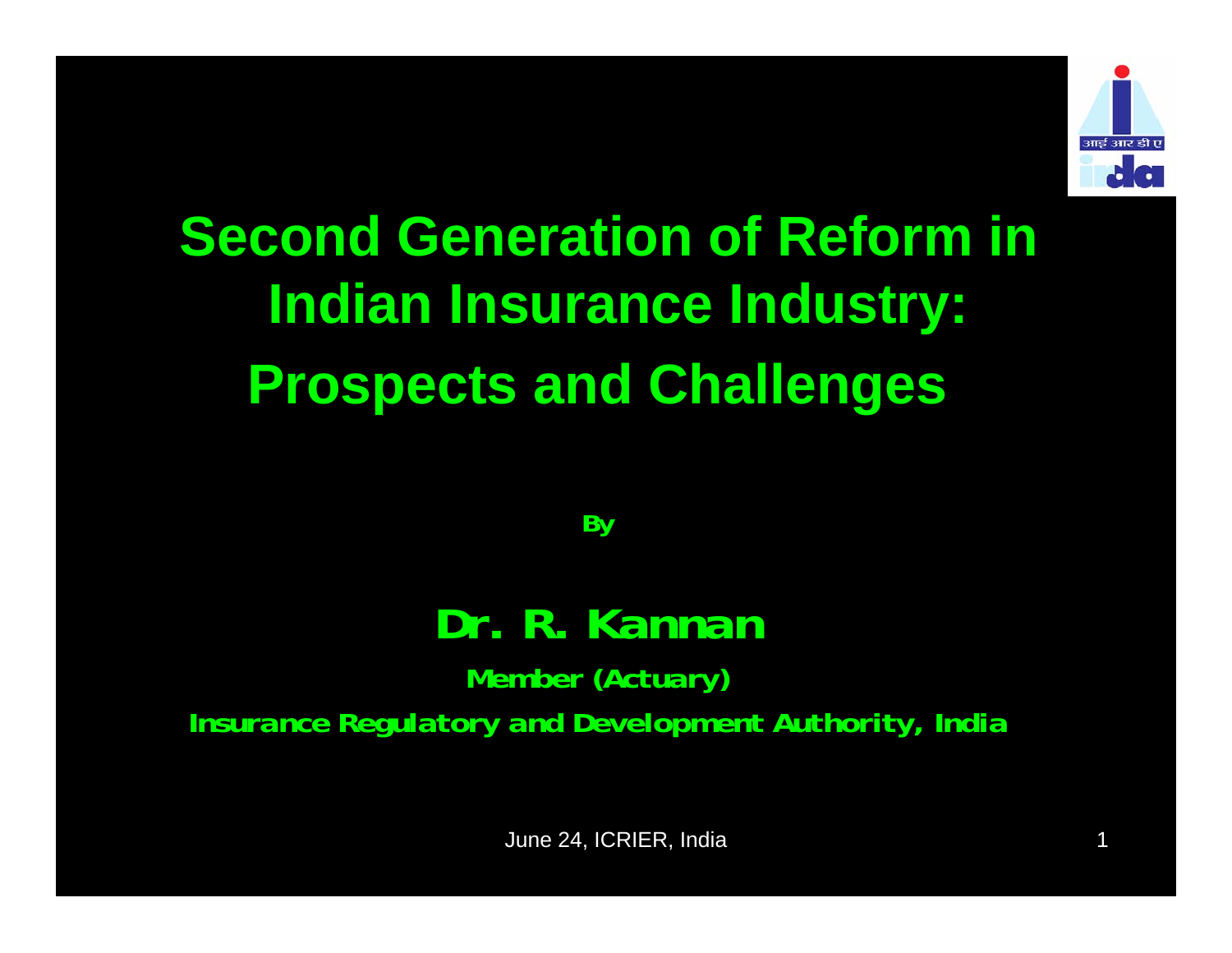## Historical Background

- First life insurance company (Oriental Life Insurance Company) in India was established in the year 1818.
- First general insurance company (The Triton Insurance Company Ltd.) in India was established in the year 1850.
- $\Rightarrow$  As many sections of society are effected by the insurance services made available, it was monitored at the federal level since inception.
- Insurance Act, 1938 was a time tested legislation,<br>which has addressed many important issues has addressed many important issues concerning the insurance business in India.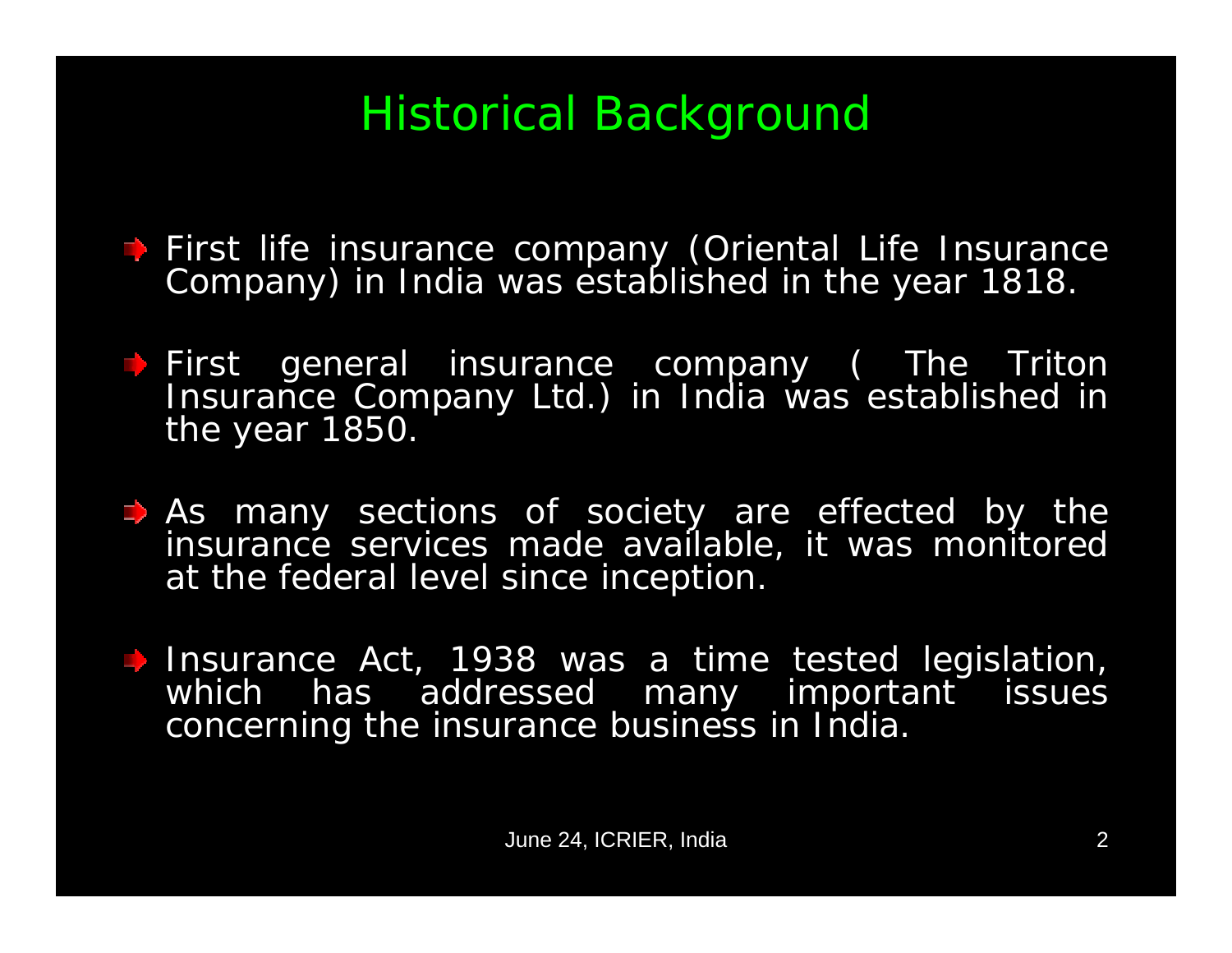## Historical Background – contd..

**↓ 245 life insurers were nationalized in the year 1956 to** setup "Life Insurance Corporation of India".

107 general (non-life) insurers were nationalized in the year 1972 to setup "General Insurance Corporation of India" and its 4 subsidiaries.

 $\rightarrow$  Nationalization of insurance was opted on account of malpractices then prevailing and inability of some of the insurers to duly manage the policyholders' funds and also to spread the message of life and general insurance to every nook and corner of the country and to serve the needs of the economy in the best interests of the people.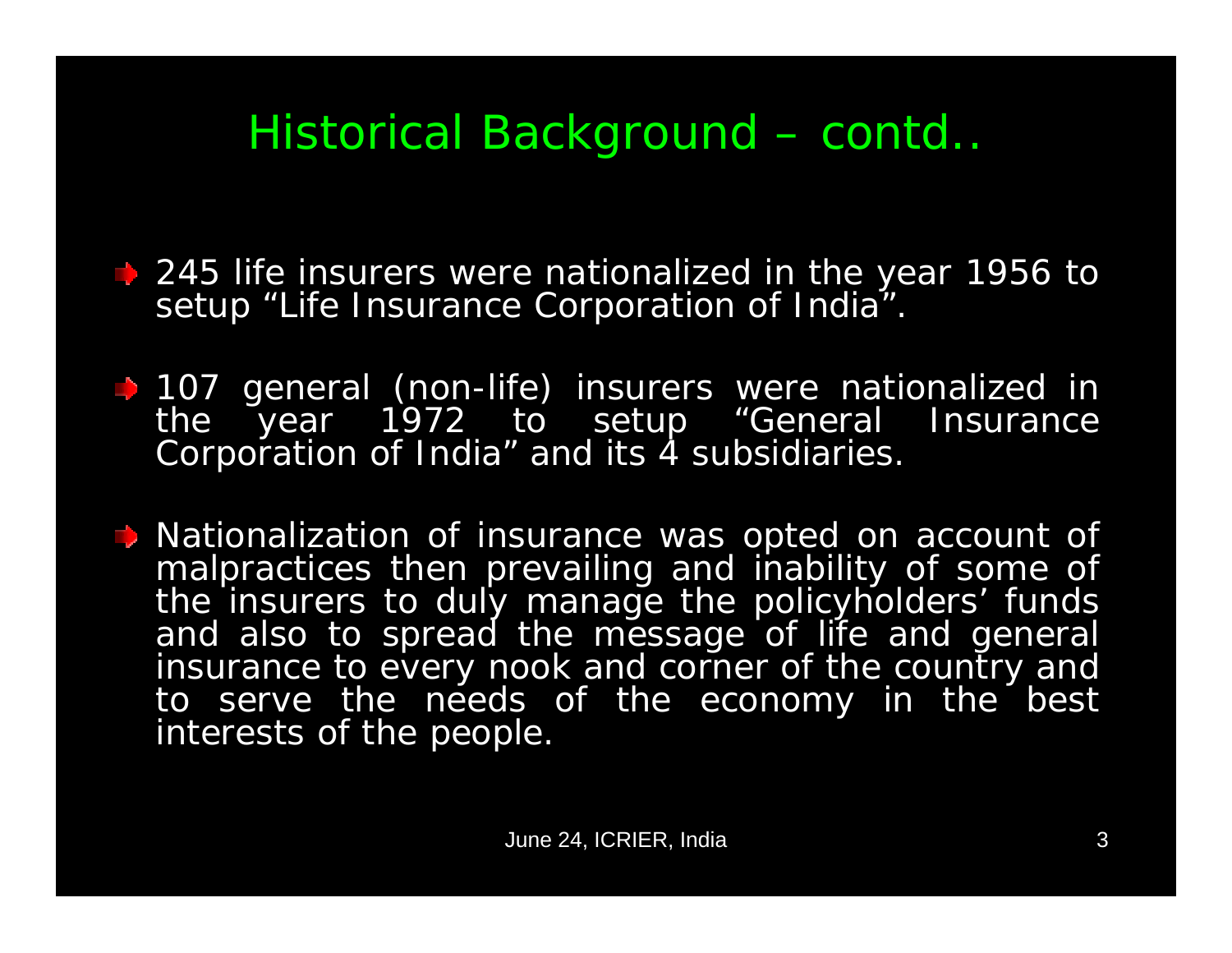## Historical Background – contd..

- As a part of comprehensive reform process initiated in the year 1991, central government has setup a committee on reforms in insurance sector headed by Mr. R. N. Malhotra.
- The committee recommendations include setting up<br>independent regulatory machinery and gradual opening of insurance sector for private/foreign participation.
- With the enactment of "Insurance Regulatory and Development Authority Act, 1999" private participation in the Indian insurance market was allowed though foreign equity in any insurance company being restricted to 26%.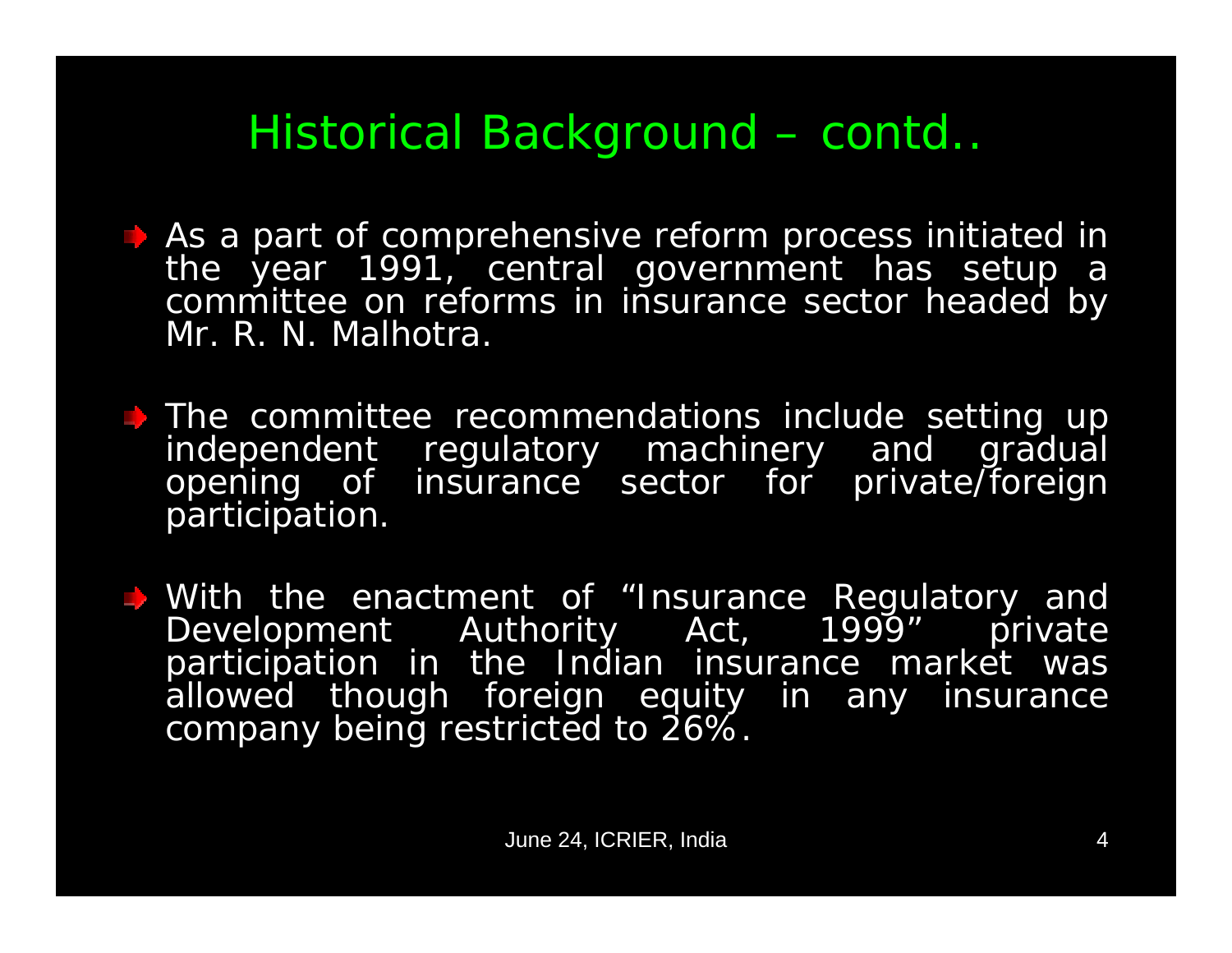## Growth of Insurance Companies

|                       |    | 2001-02 2003-04 2007-08 |    |
|-----------------------|----|-------------------------|----|
| Life Companies        | 12 | 14                      | 18 |
| Public                | 1  | 1                       | 1  |
| Private               | 11 | 13                      | 17 |
| Non-Life<br>Companies | 11 | 15                      | 19 |
| Public                | 5  | 7                       |    |
| Private               | 6  | 8                       |    |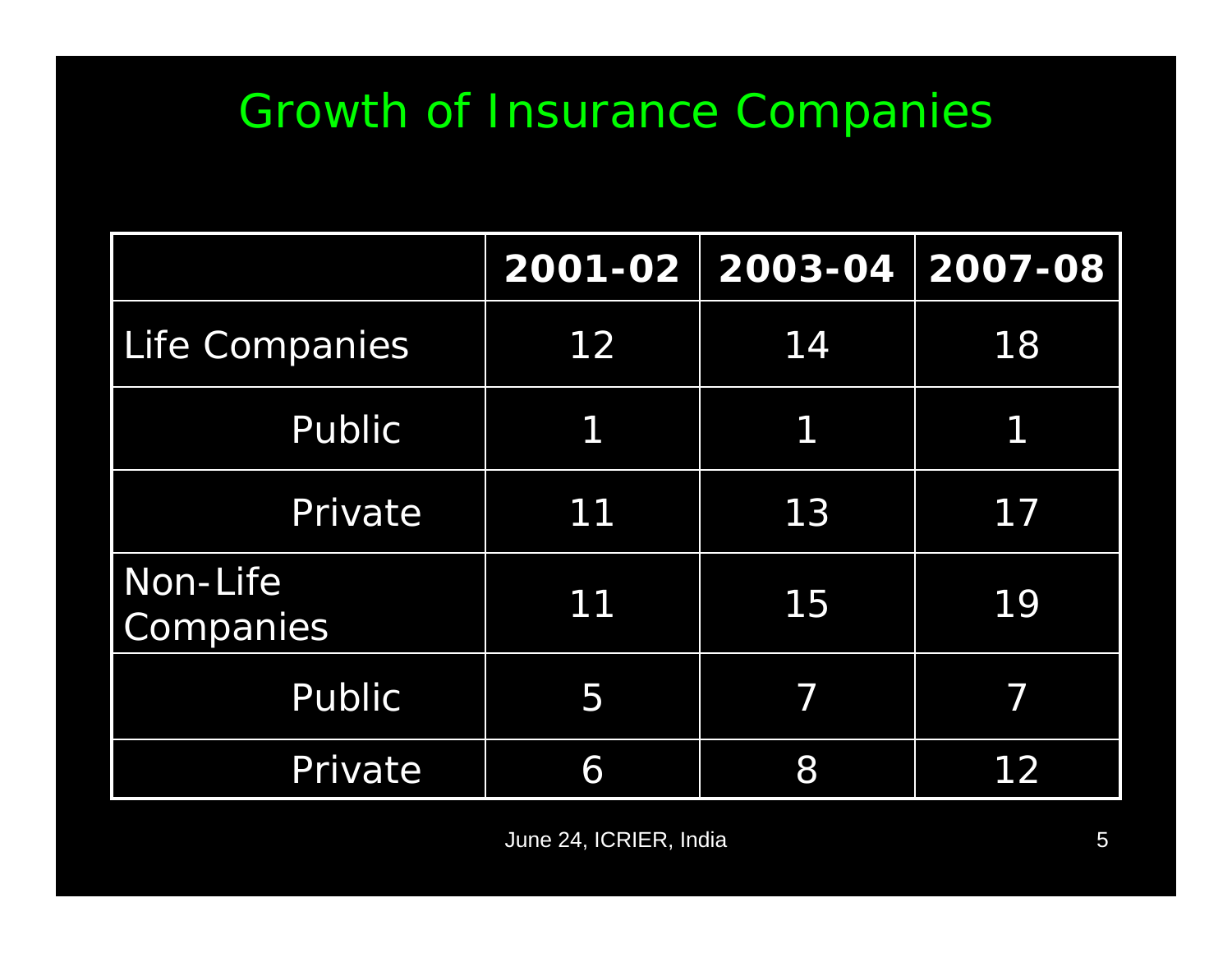#### Growth of Life Insurance Premiums

**Rs. Crores**

| Premium<br><b>Figures</b>              | 2001-02              | 2003-04           | 2006-07            |  |  |
|----------------------------------------|----------------------|-------------------|--------------------|--|--|
| Total                                  | 50094<br>$*(43.54%)$ | 66654<br>(19.56%) | 156041<br>(47.38%) |  |  |
| Proportion of 1st<br>Year premium      | 21.28%               | 20.78%            | 29.07%             |  |  |
| Proportion of<br><b>Single Premium</b> | 18.35%               | 8.90%             | 19.39%             |  |  |
| $\star$<br>Growth rate during the year |                      |                   |                    |  |  |

June 24, ICRIER, India 6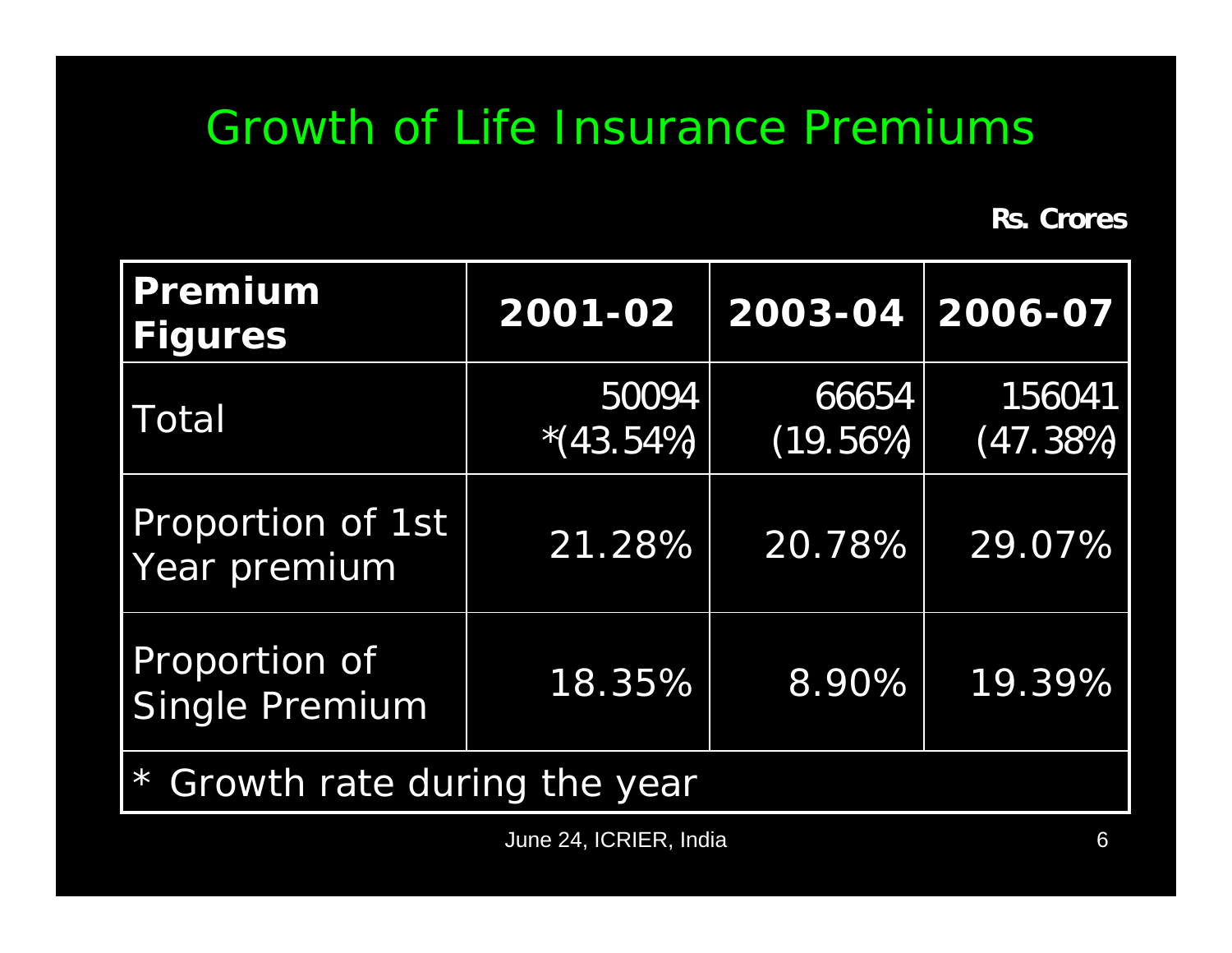#### Insurance penetration (Premium as a % of GDP)

| Year | <b>Total</b><br><b>Business</b> | <b>Life</b> | Non-life          |
|------|---------------------------------|-------------|-------------------|
| 2000 | 2.32                            | 1.77        | 0.55              |
| 2003 | $3.\overline{28}$               | 2.60        | 0.67              |
| 2006 | 4.80                            | 4.10        | $0.\overline{60}$ |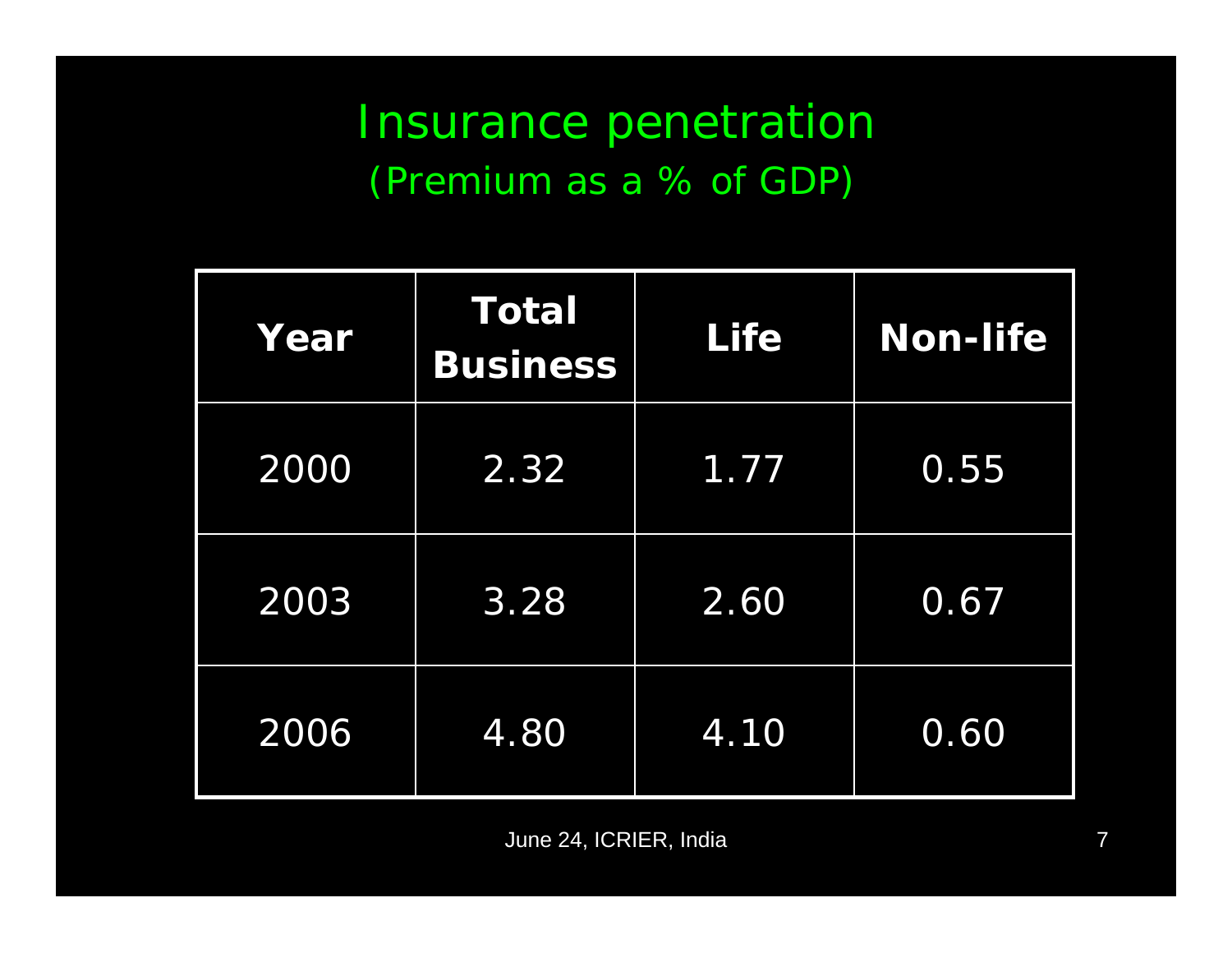#### Insurance density (Premium per capita in US dollar )

| Year | <b>Total</b><br>business | <b>Life</b> | <b>Non-life</b>  |
|------|--------------------------|-------------|------------------|
| 2000 | 9.9                      | 7.6         | $\overline{2.3}$ |
| 2003 | 16.4                     | 12.9        | 3.5              |
| 2006 | 38.4                     | 33.2        | 5.2              |

June 24, ICRIER, India 8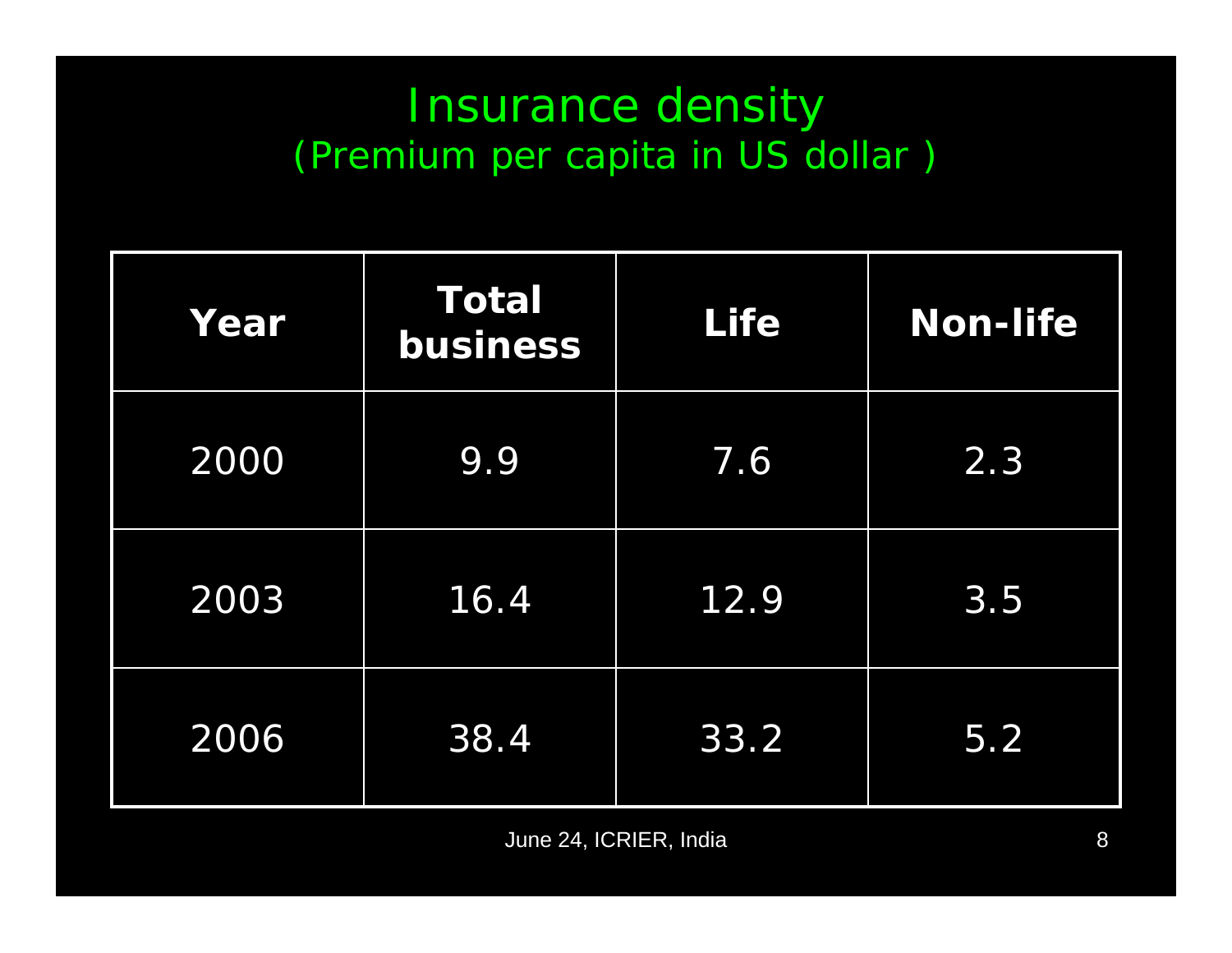## Status of Life Insurance Industry

**Rs. Crores**

| <b>Description</b>                     | 2004-05  | 2005-06           | 2006-07           |
|----------------------------------------|----------|-------------------|-------------------|
| Total<br>policyholders'<br>Investments | 4,41,062 | 5,43,425<br>(23%) | 6,08,773<br>(12%) |
| Available<br>Solvency<br>Margin        | 23,502   | 29,776            | 40,494            |
| Solvency<br>Ratio                      | 125%     | 134%              | 154%              |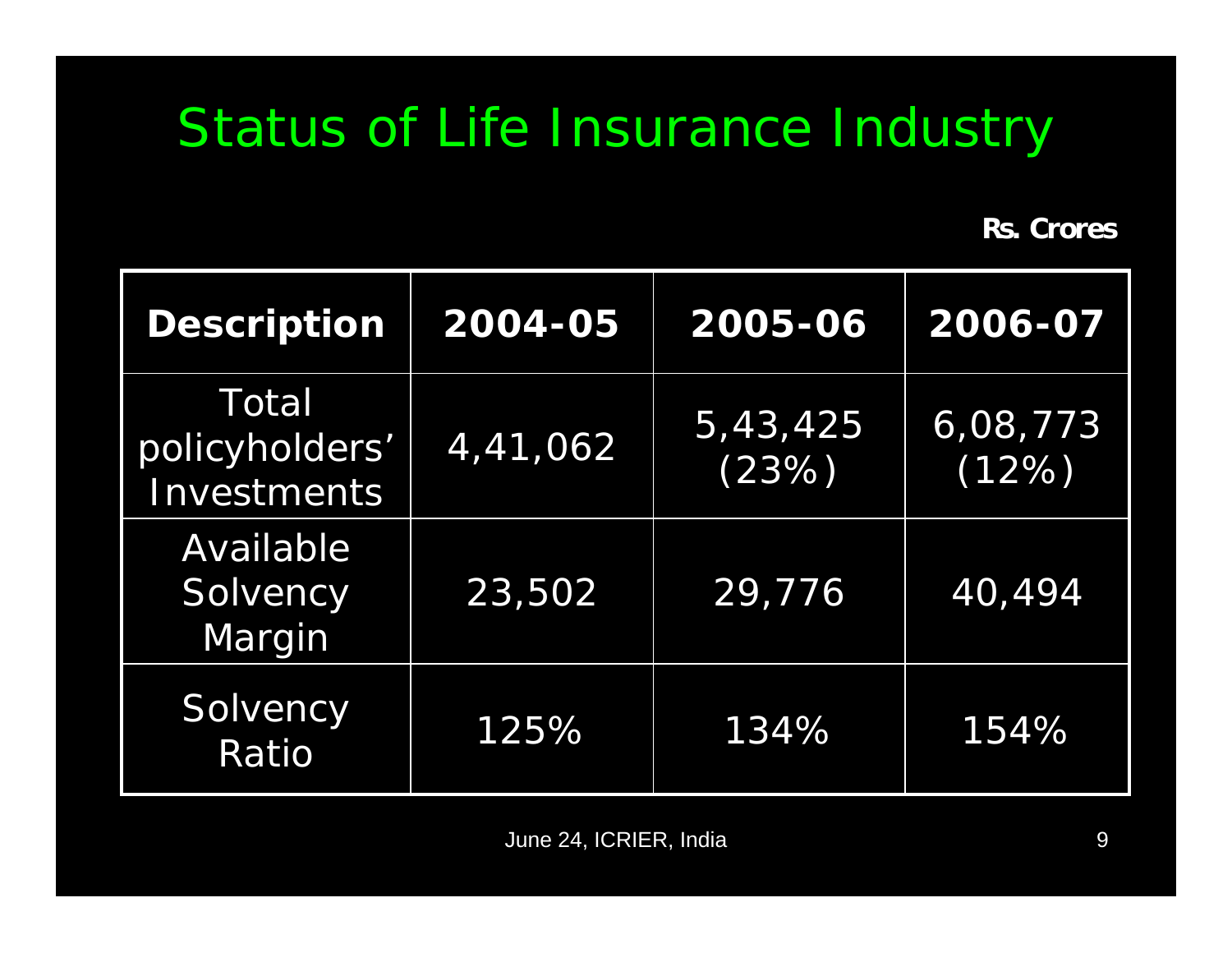# Status of Non-Life Insurance Industry

**Rs. Crores**

| <b>Description</b>              | 2004-05 | 2005-06            | 2006-07         |
|---------------------------------|---------|--------------------|-----------------|
| Gross<br>Premium                | 17,481  | 20,360<br>(16%)    | 24,905<br>(22%) |
| Total<br>Investments            | 42,805  | 59,431<br>$(39\%)$ | 60,880<br>(2%)  |
| Available<br>Solvency<br>Margin | 7,676   | 9,458              | 12,674          |
| Solvency<br>Ratio               | 206%    | 205%               | 252%            |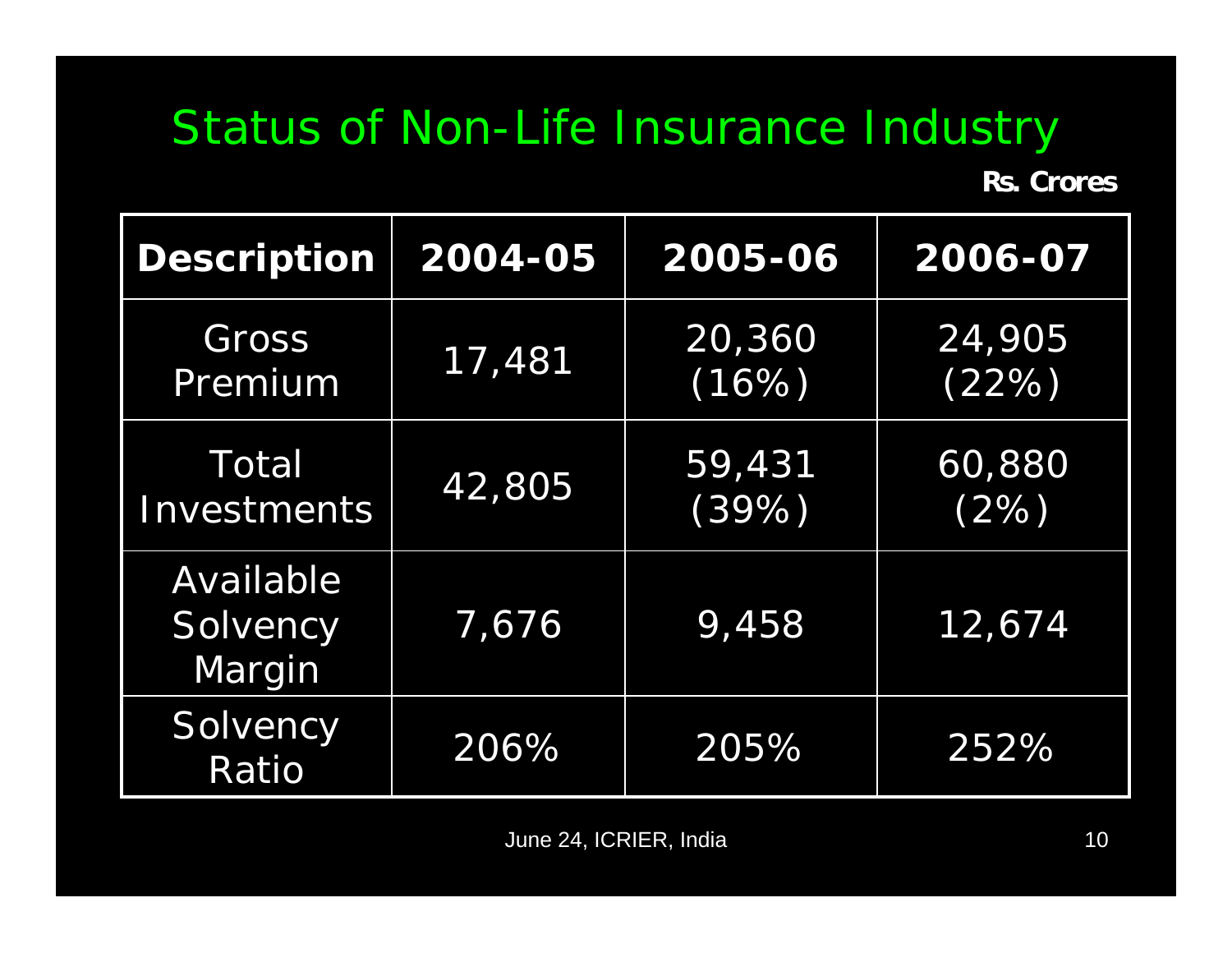Performance Indicators Non-Life Industry

Loss Ratio = Net Incurred Claims Net Earned Premium

**Expense Ratio = Expenses of Management** Net Earned Premium

 $\Rightarrow$  **Operating Ratio =** 

Net Incurred Claims + Expenses of Management Net Earned Premium + Investment Income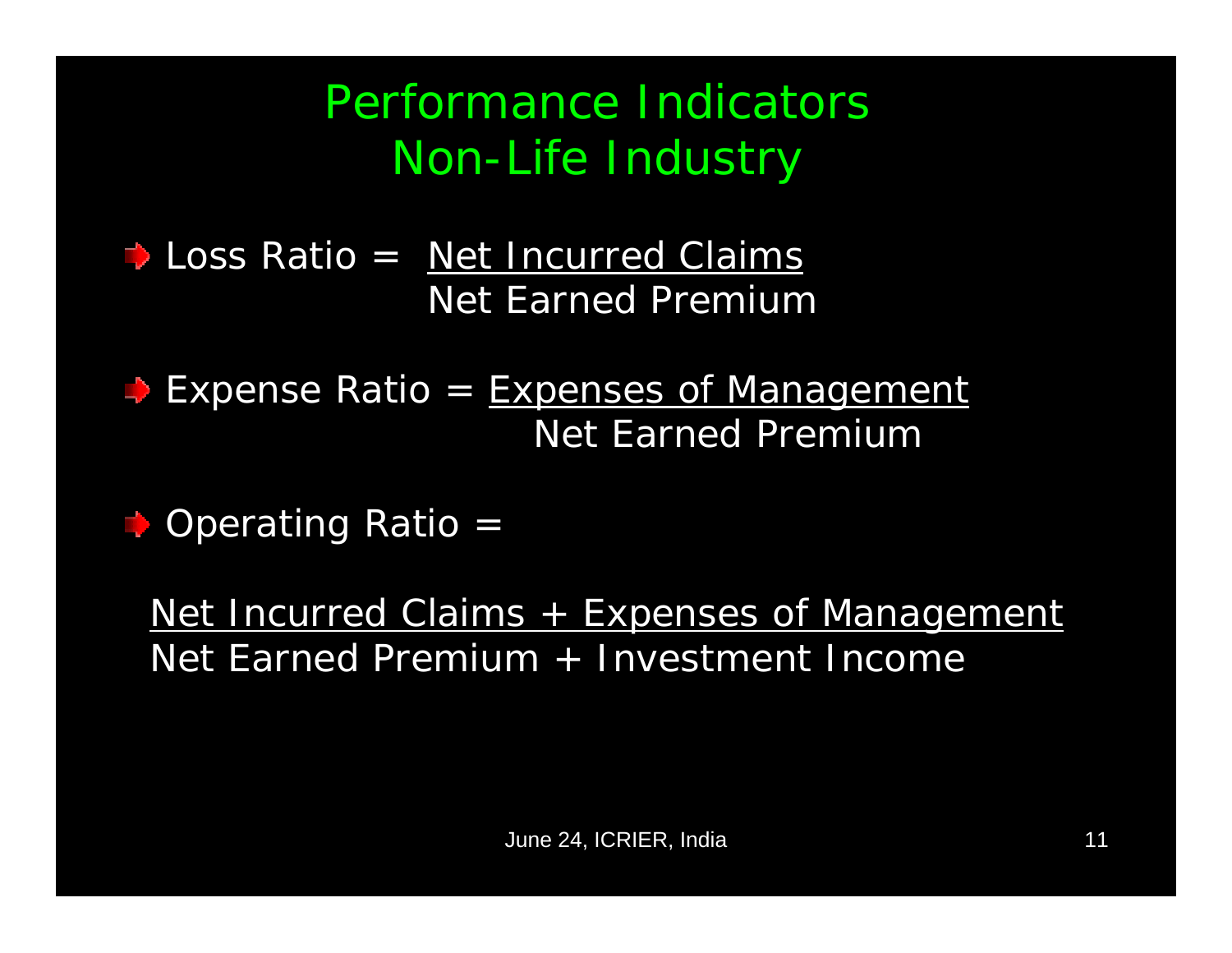#### Status of Non-Life Insurance Industry – contd..

| <b>Description</b> | 2004-05 | 2005-06 | 2006-07 |
|--------------------|---------|---------|---------|
| <b>Loss Ratio</b>  | 82.41%  | 88.39%  | 81.27%  |
| Expense<br>Ratio   | 38.85%  | 39.96%  | 34.66%  |
| Operating<br>Ratio | 88.50%  | 90.70%  | 84.02%  |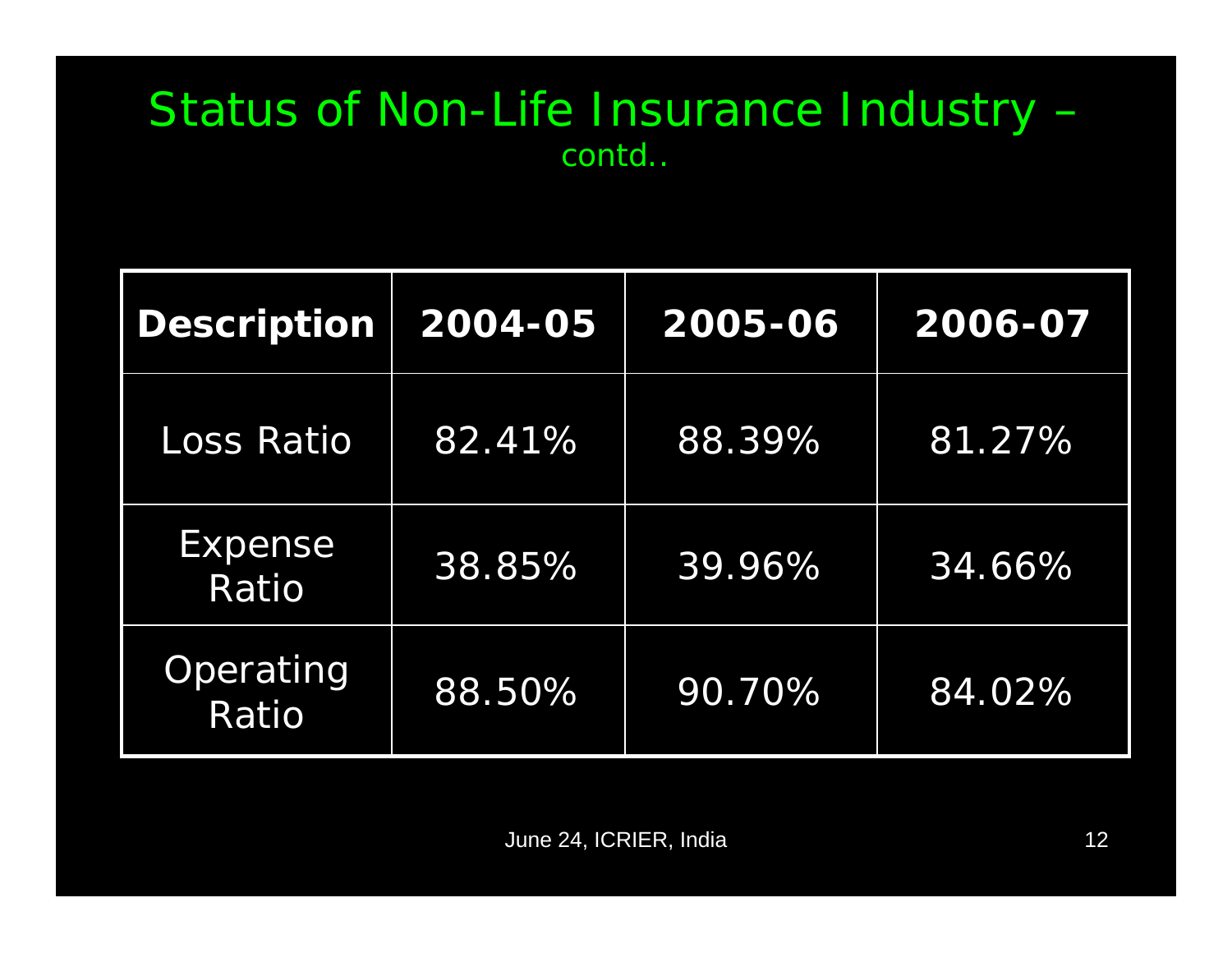## International Comparison of Business Mix Non-Life Insurance Industry

| Country                                   | <b>Motor</b> | <b>Fire</b> | <b>Liability</b> | <b>Others</b> |
|-------------------------------------------|--------------|-------------|------------------|---------------|
| <b>CANADA</b>                             | 48%          | 30%         | 14%              | 8%            |
| <b>UK</b>                                 | 32%          | 42%         | 10%              | 16%           |
| <b>AUSTRALIA</b>                          | 37%          | 27%         | 19%              | 17%           |
| <b>INDIA</b>                              | 48%          | 14%         | 1%               | $37\%*$       |
| * Includes Health Insurance of nearly 15% |              |             |                  |               |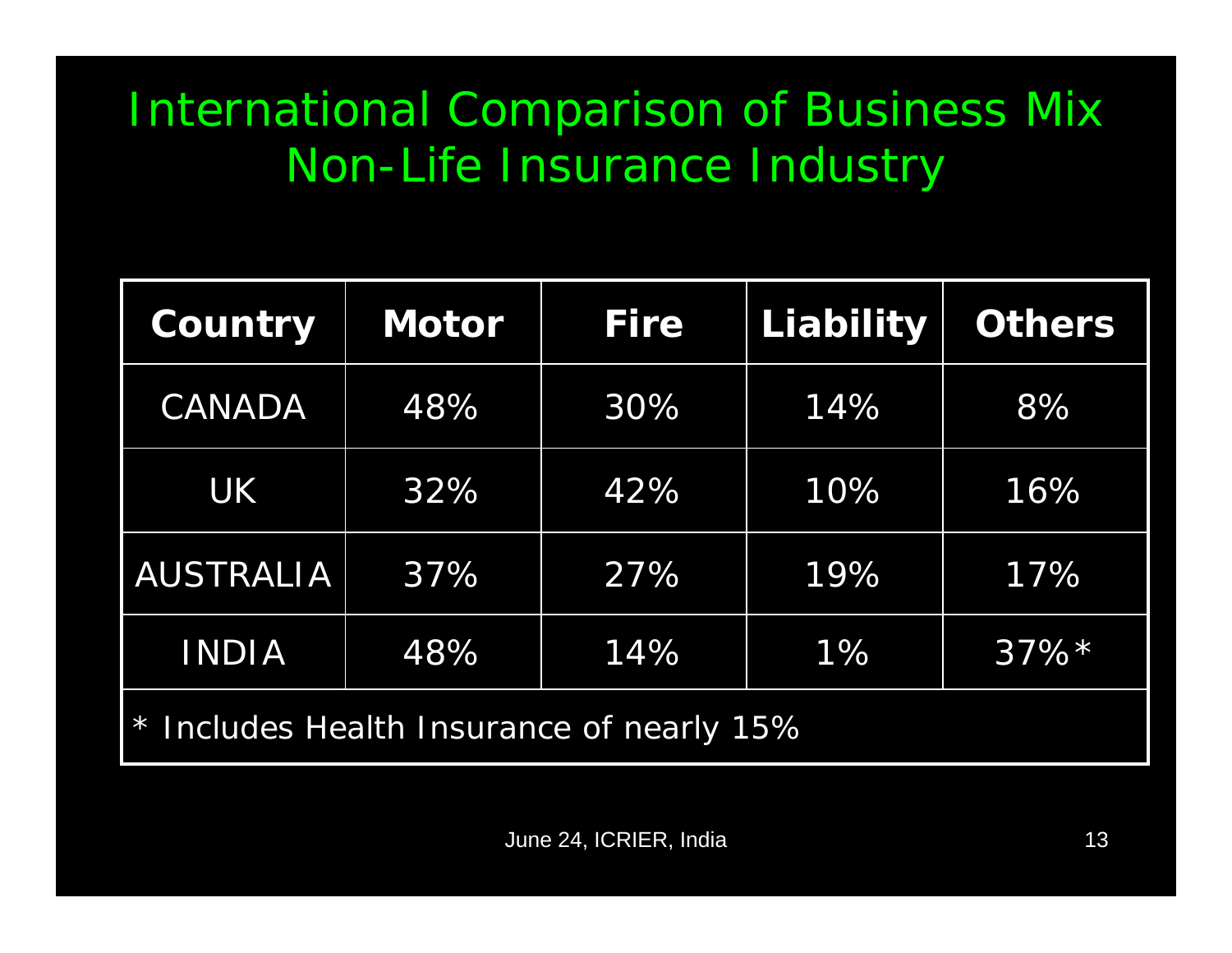#### Special features of Insurance

Insurance vs Rest Financial Sector.

**Breakeven point – Capital Requirement.** 

Separate Shareholders' Account & Policyholders' Account.

**E** Presence of Participating and Non-Participating products.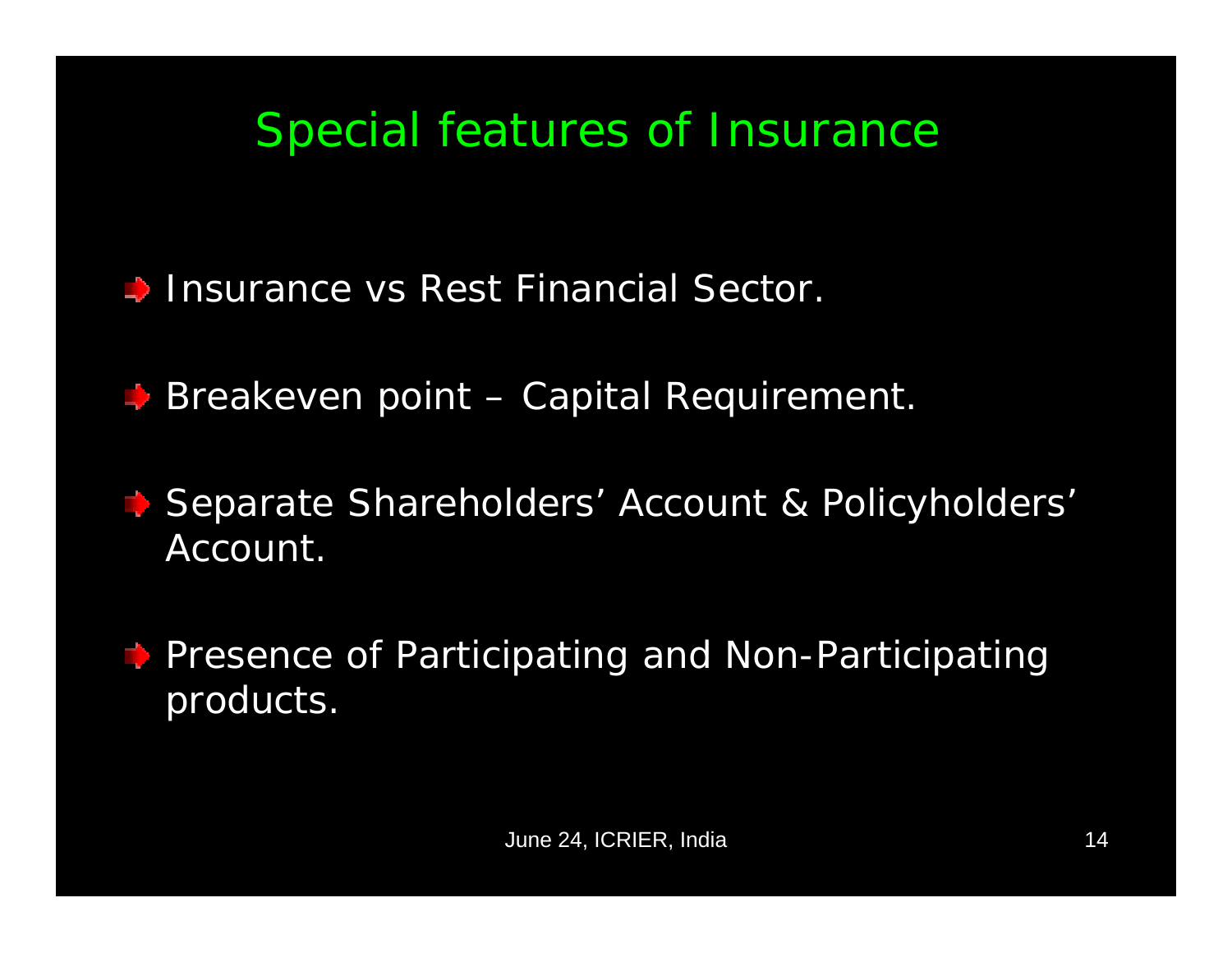## Financial Soundness Indicators for Life Insurance Industry

- (Capital + Reserves + Surplus)/Policy Reserves: Indicates the capital adequacy.
- Equities / Investments: Indicates market risk.
- **Operating Expenses / Gross Premium: Indicates** operational efficiency and hence operational risk.
- Investment Income / Investments: Indicates earnings and efficiency of investment management and hence investment risk.
- Outstanding Claims / Cash and Bank Balance: Indicates liquidity and hence liquidity risk.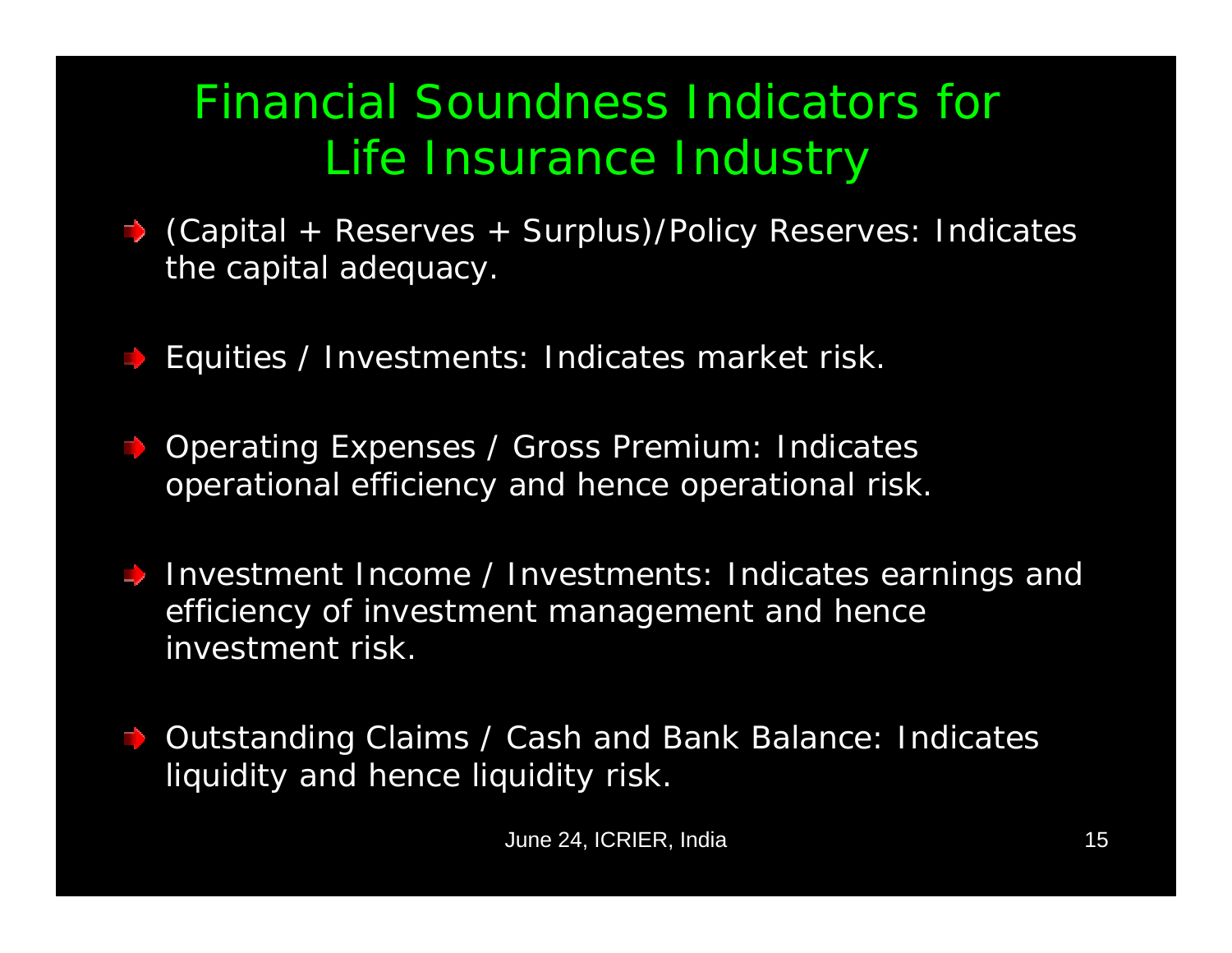## Financial Soundness Indicators for Life Insurance Industry

| <b>Indicator</b>                                      | 2004-05 | 2005-06 | 2006-07 |
|-------------------------------------------------------|---------|---------|---------|
| $(Capital + Reserves +$<br>Surplus) / Policy Reserves | 1.15%   | 1.32%   | 1.67%   |
| Equities / Total Non Linked<br>Investments            | 14.40%  | 19.79%  | 17.67%  |
| Equities / Total Linked<br>Investments                | 28.85%  | 55.37%  | 53.14%  |
| <b>Operating Expenses to</b><br><b>Gross Premium</b>  | 10.22%  | 9.08%   | 8.72%   |
| Total Investment Income /<br><b>Total Investments</b> | 9.05%   | 8.05%   | 7.55%   |
| <b>Outstanding Claims / Cash</b><br>and Bank Balance  | 5.04%   | 4.01%   | 4.86%   |

June 24, ICRIER, India 16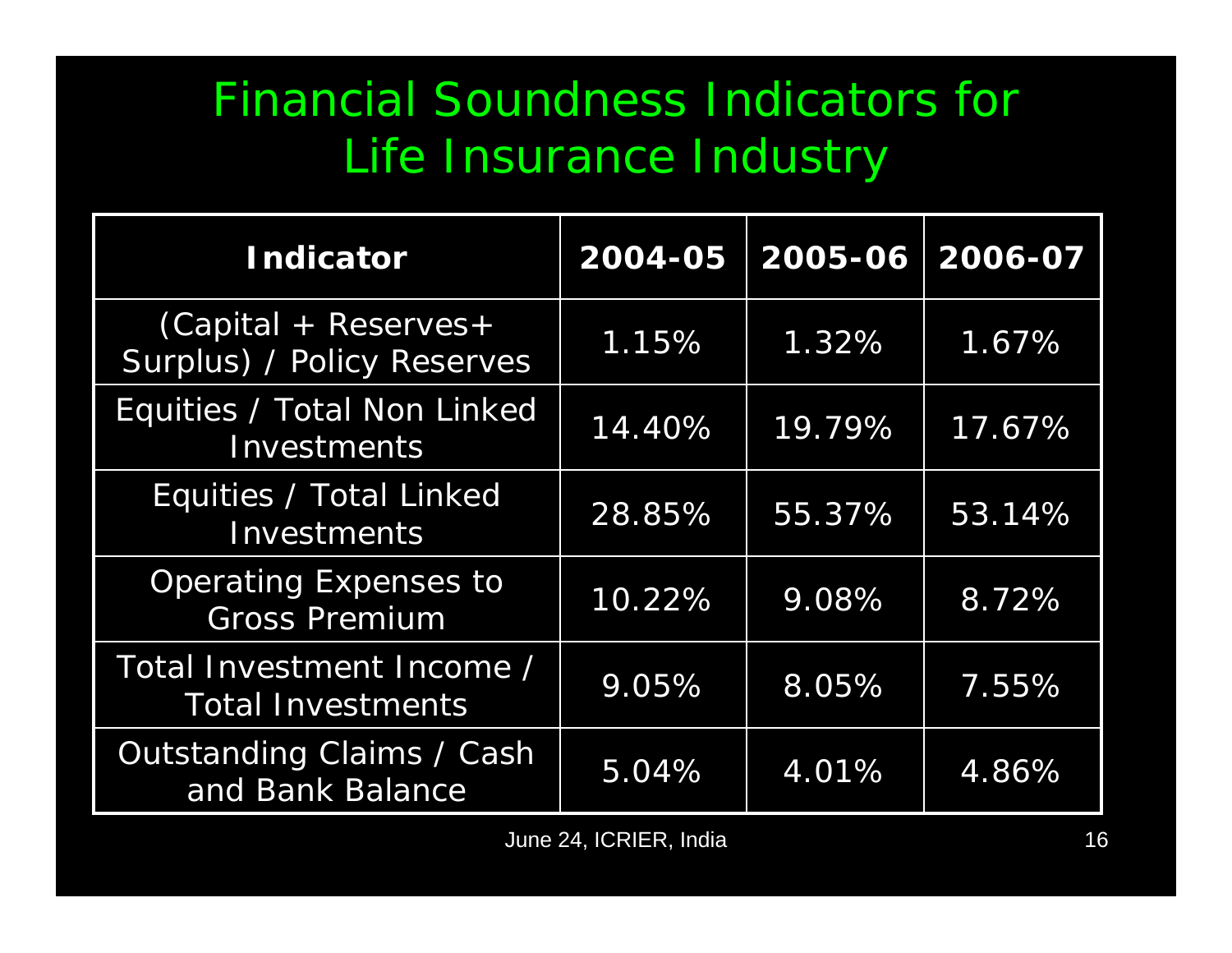## Financial Soundness Indicators Non-Life Insurance Industry

- (Capital + Reserves + Surplus)/Assets: Indicates the adequacy of assets and hence asset risk.
- **IBNR / Technical Reserves: Indicates Sufficiency.**
- $\rightarrow$  **Operating Expenses / Gross Premium: Indicates** operational efficiency and hence operational risk.
- Investment Income / Net Premium: Indicates earnings and efficiency of investment management and hence investment risk.
- Current Assets / Current Liabilities: Indicates sufficiency of liquidity and hence liquidity risk.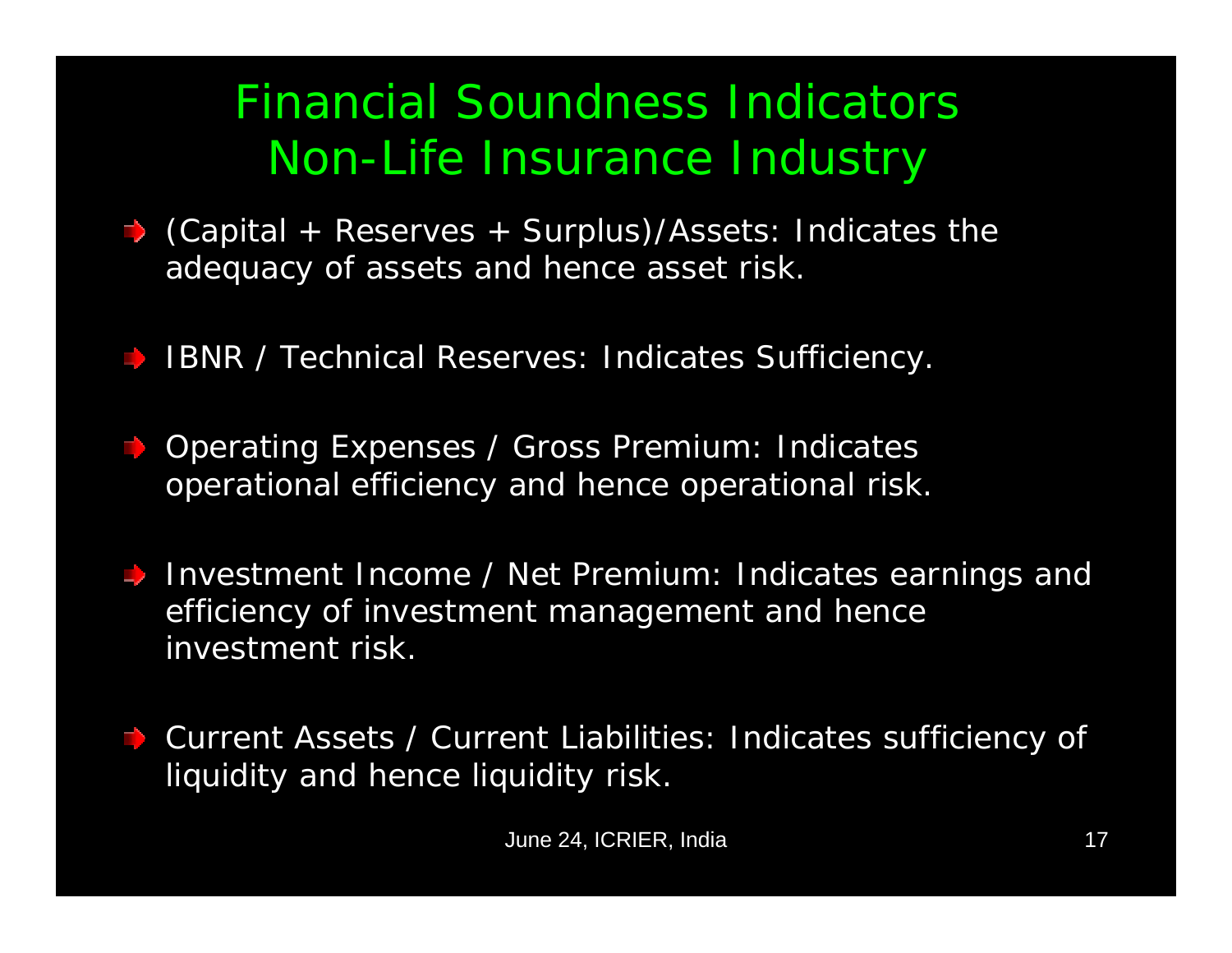## Financial Soundness Indicators for Non-Life Insurance Industry

| <b>Indicator</b>                                      | 2004-05 | 2005-06 | 2006-07 |
|-------------------------------------------------------|---------|---------|---------|
| $(Capital + Reserves +$<br>Surplus) / Total Assets    | 19%     | 16%     | 19%     |
| <b>IBNR / Total Technical</b><br><b>Reserves</b>      | 7.69%   | 9.38%   | 8.33%   |
| <b>Operating Expenses to</b><br><b>Gross Premium</b>  | 24.83%  | 24.93%  | 21.32%  |
| Investment Income / Net<br>Premium                    | 7.69%   | 9.38%   | 8.33%   |
| <b>Current Assets / Current</b><br><b>Liabilities</b> | 55.03%  | 59.82%  | 61.35%  |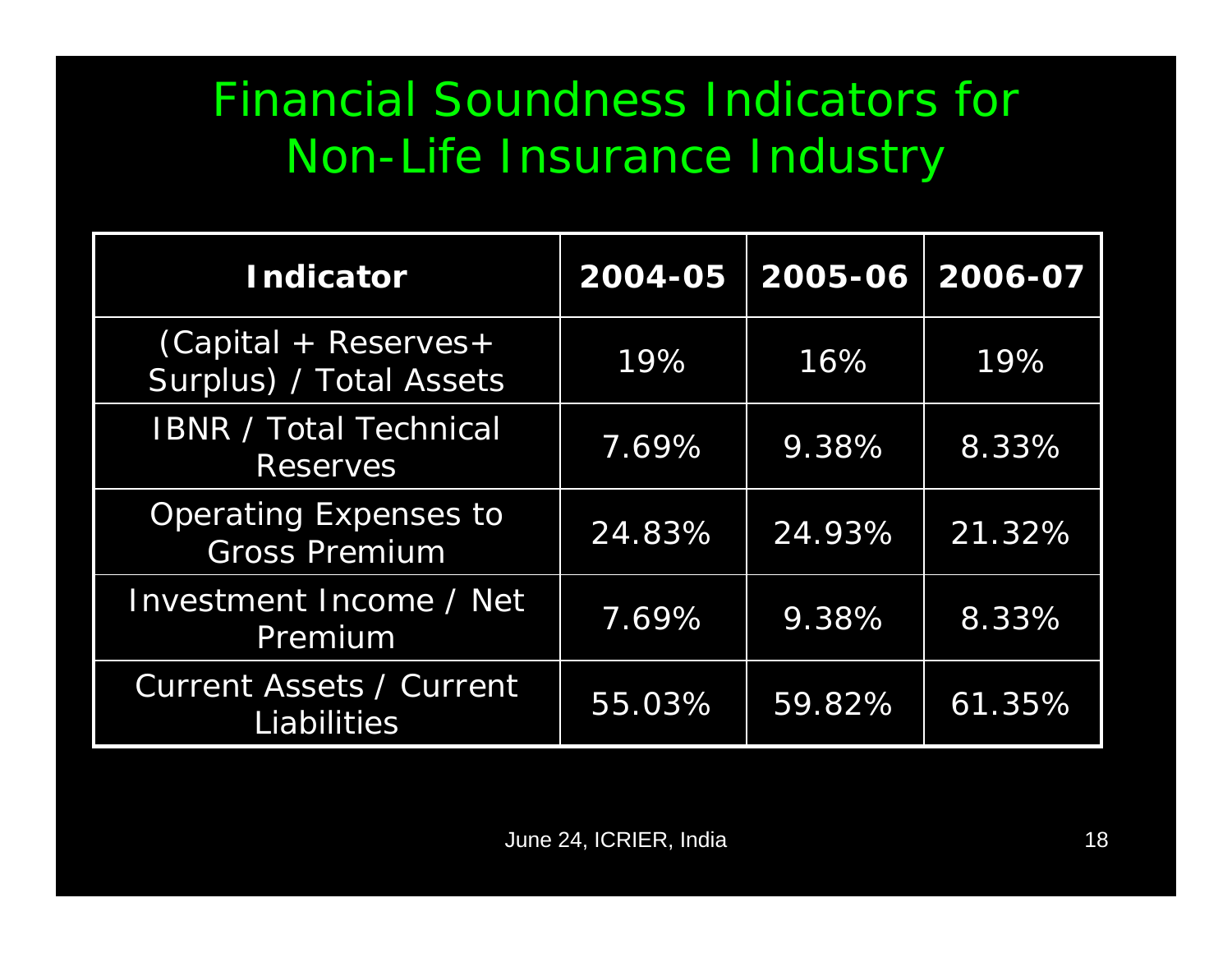#### Year 2000 – So far

 $\Rightarrow$  Policyholders Protection Regulation.

Grievances Redressal Mechanism and Introduction of Ombudsmen.

Requirement of minimum percentage of business from rural and social sectors to enhance the availability of insurance cover to nook and corner of the country.

Introduction of Micro-insurance products to cater the needs of rural populace.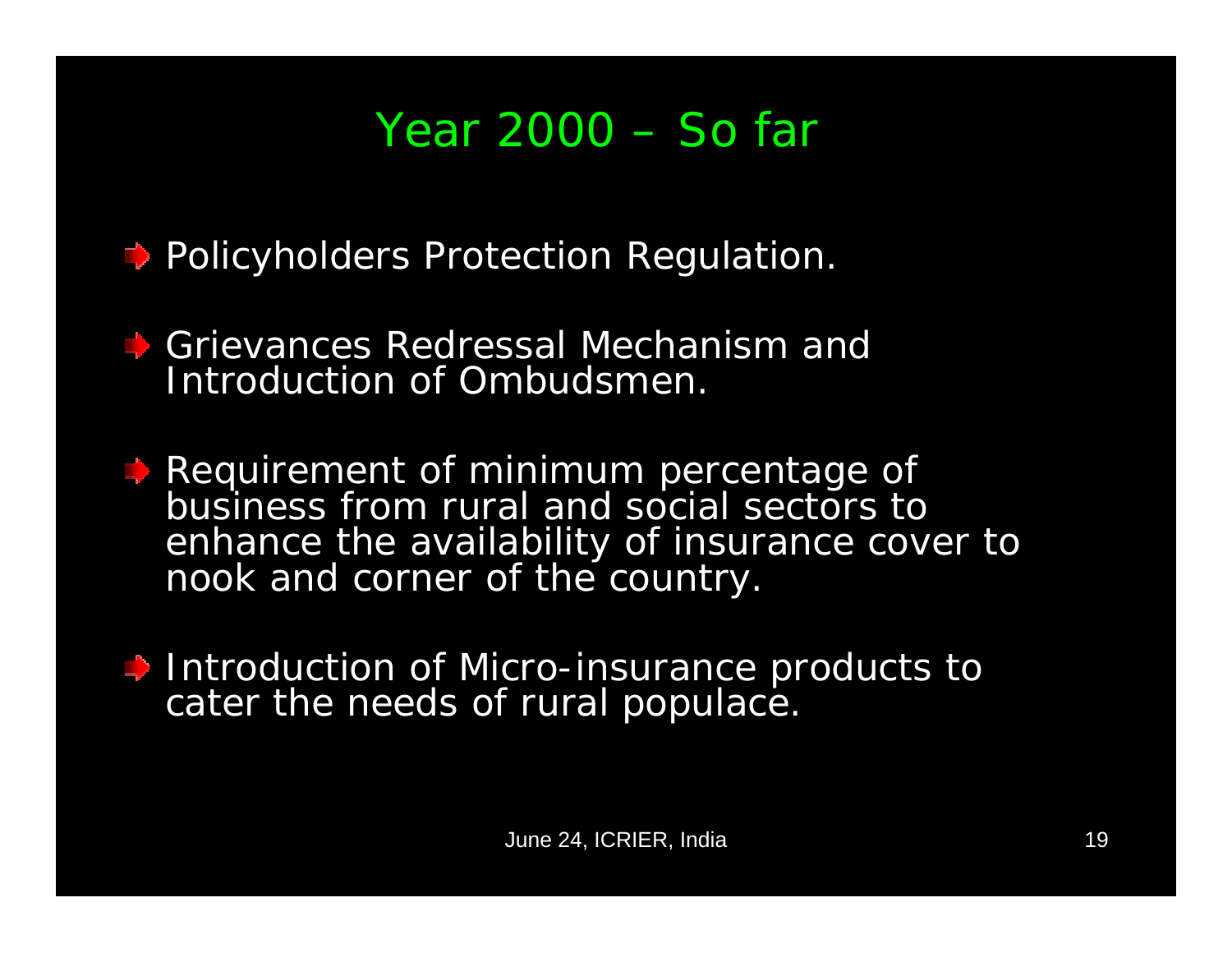$\rightarrow$  Introduction of new distribution channels viz., brokers, corporate agents, micro insurance agents.

 $\Rightarrow$  Introduction of mandatory training for the insurance intermediaries.

• Comprehensive set of regulations for the range of Intermediaries.

**Encouraging health insurance and introduction** of Third Party Administrators (TPA).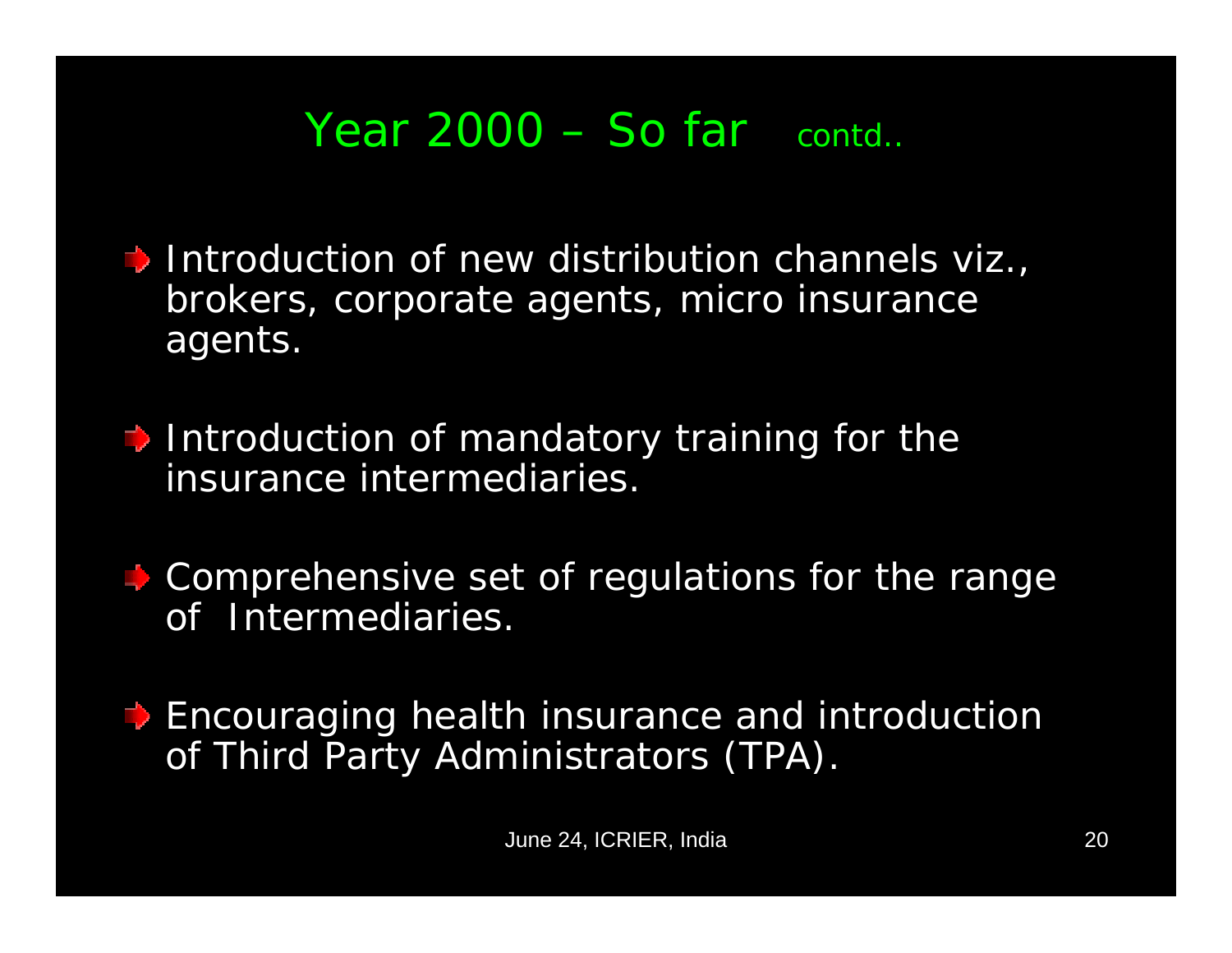- $\Rightarrow$  Constituting Insurance Advisory Committee and revival of life and general insurance councils to promote transparency and fairness in the conduct of insurance business and emphasize the need for self regulation.
- **Promoting professional training facilities by way** of setting up Institute of Insurance and Risk Management and Indian Institute of Insurance Surveyors and Loss assessors.
- $\Rightarrow$  Moderating investment regulations.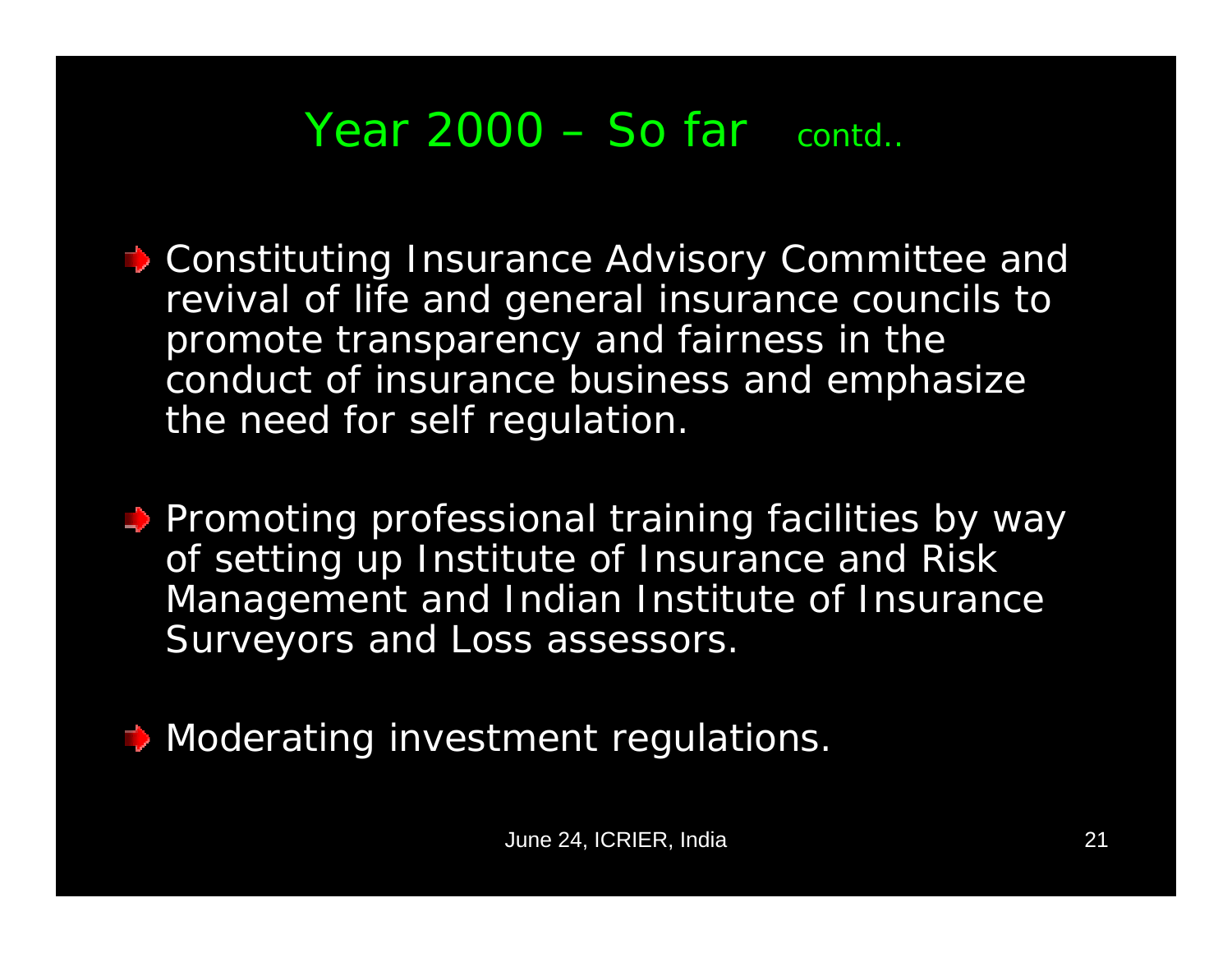Introduction of new types of products viz., unit linked, reviewable annuity, innovative critical illness covers etc.

**→** Dismantling of tariffs in non-life insurance business and strong growth in retail non-life insurance business.

Introduction of more prudent solvency regime.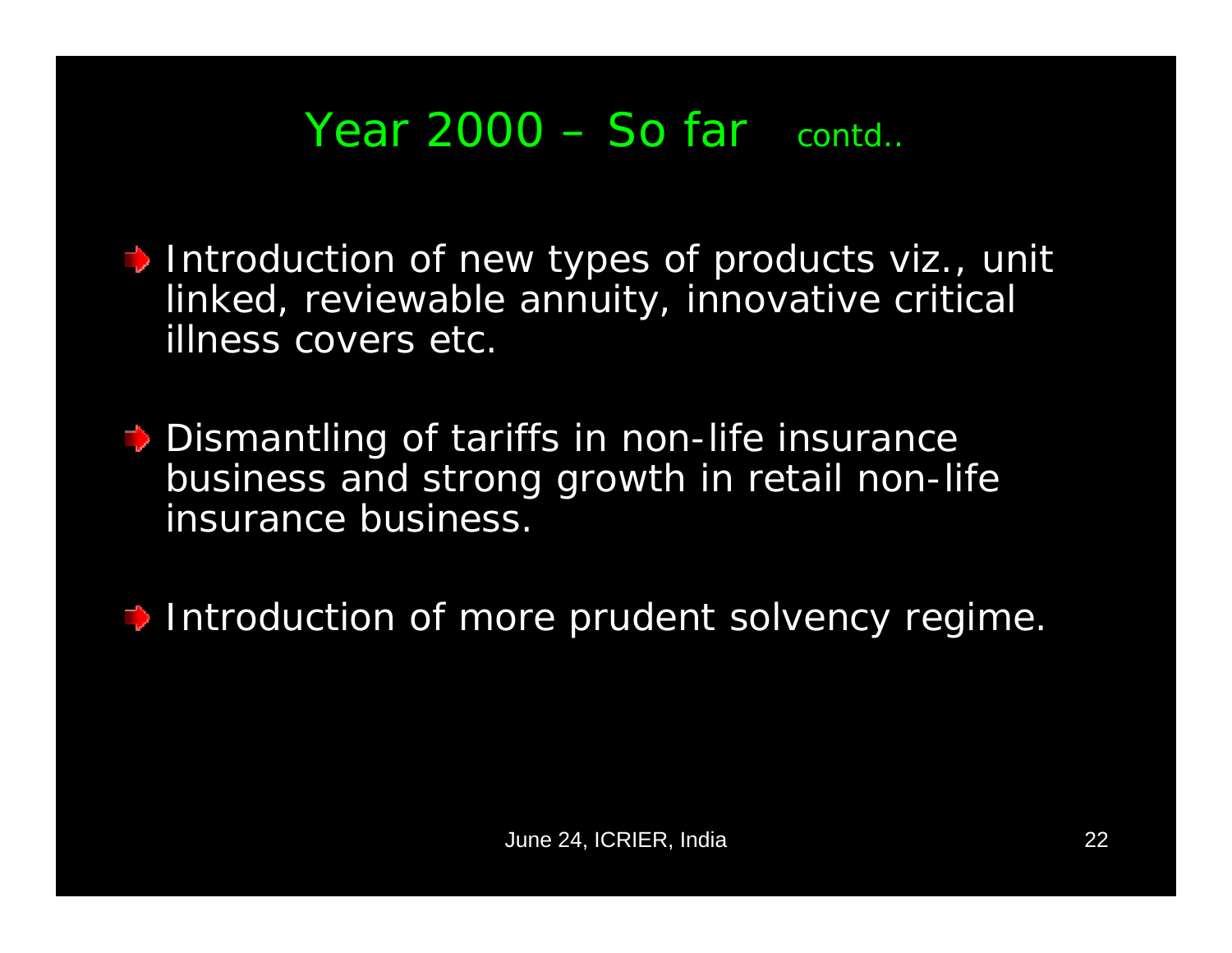Guidelines to address issues specifically related to "Unit linked insurance products (ULIP)" with effect from July, 2006.

 $\rightarrow$  To ensure fair insurance coverage.

 $\uparrow$  To preserve the long term nature of the life insurance products.

 $\uparrow$  To facilitate informed decision.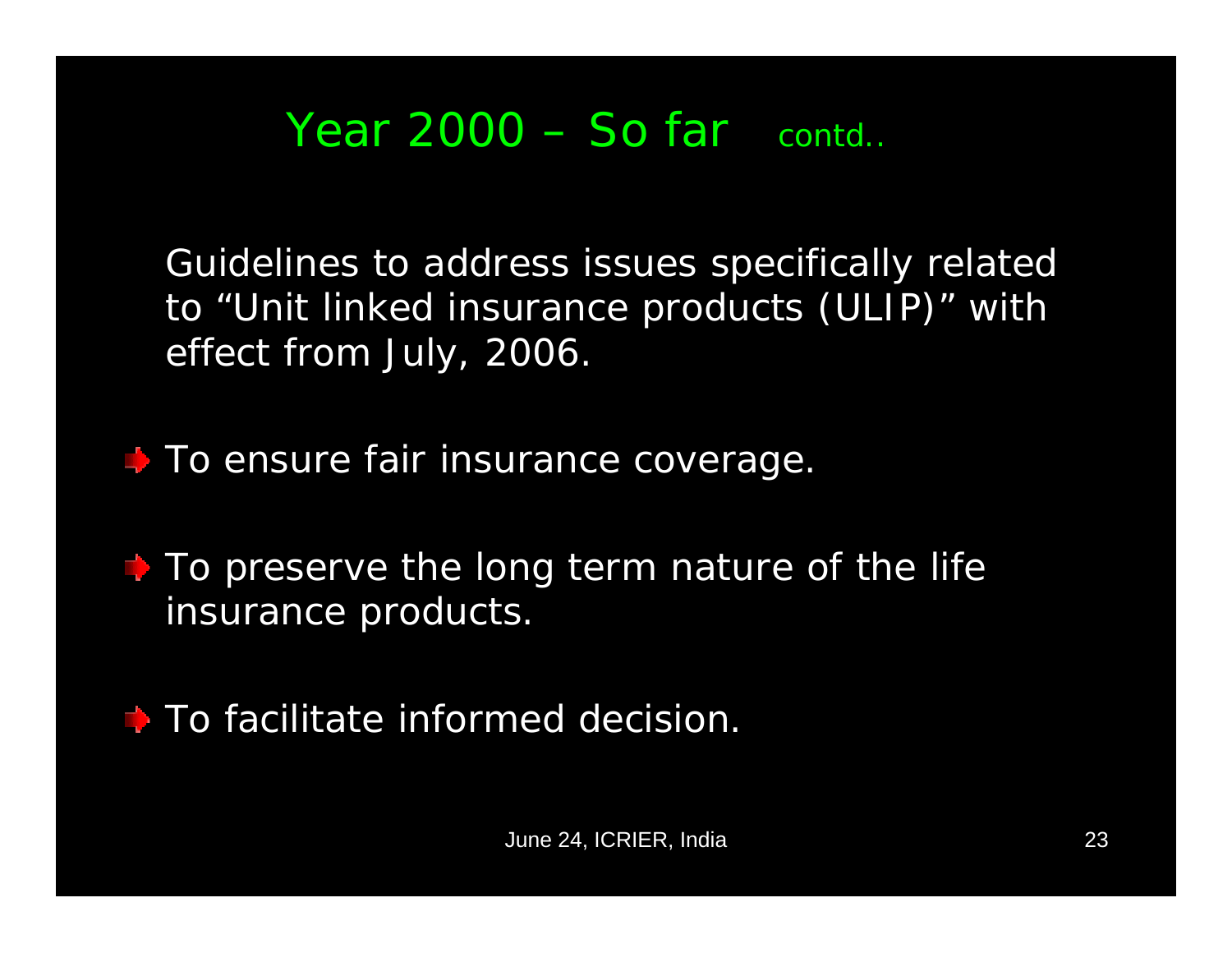# **Agenda for the future**

June 24, ICRIER, India 24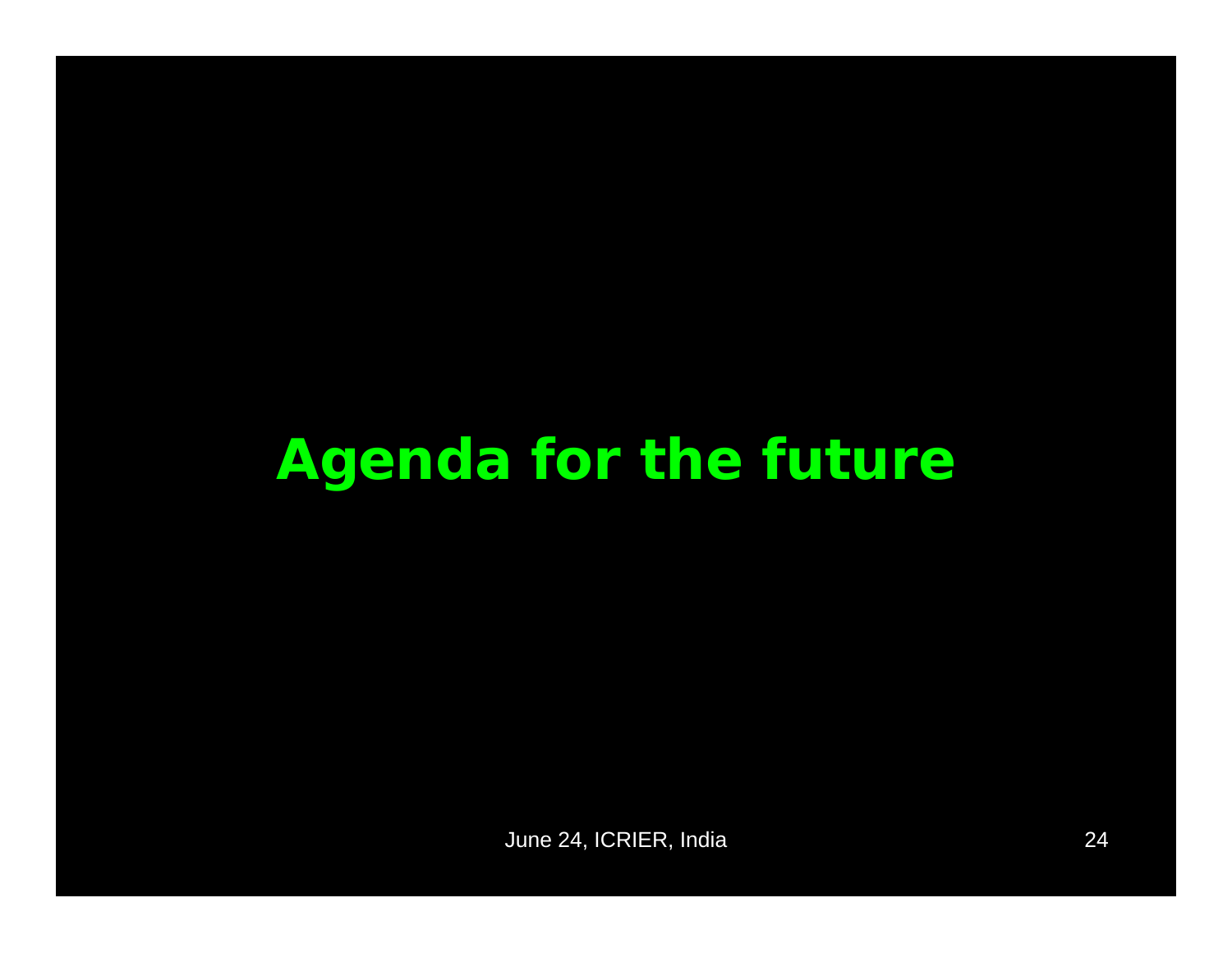#### Position of observance – Insurance Core Principles

| <b>Group</b>                                                                 | No. of<br><b>Principles</b> | <b>Observed</b> | Largely<br><b>Observed</b> | <b>Partly</b><br><b>Observed</b> |
|------------------------------------------------------------------------------|-----------------------------|-----------------|----------------------------|----------------------------------|
| for<br><b>Conditions</b><br><b>Effective</b><br><b>Insurance Supervision</b> |                             |                 |                            |                                  |
| Ш<br><b>The Supervisory System</b>                                           | 4                           | $\overline{0}$  | 4                          |                                  |
| Ш<br><b>The Supervised Entity</b>                                            | 5                           | 1               | 2                          | $\overline{2}$                   |
| <b>On-going Supervision</b><br>IV                                            | $\overline{\mathcal{I}}$    |                 | 3                          | 4                                |
| $\overline{\mathsf{V}}$<br><b>Prudential Requirements</b>                    | 6                           | 2               | 1                          | 3                                |
| VI<br><b>Markets and Consumers</b>                                           | 4                           | $\overline{2}$  |                            | 1                                |
| VIL<br>AML,<br>Combating<br>and<br><b>Financing of Terrorism</b>             | 1                           |                 | 1                          |                                  |
| Total                                                                        | 28                          | 5               | 13                         | 10                               |

June 24, ICRIER, India 25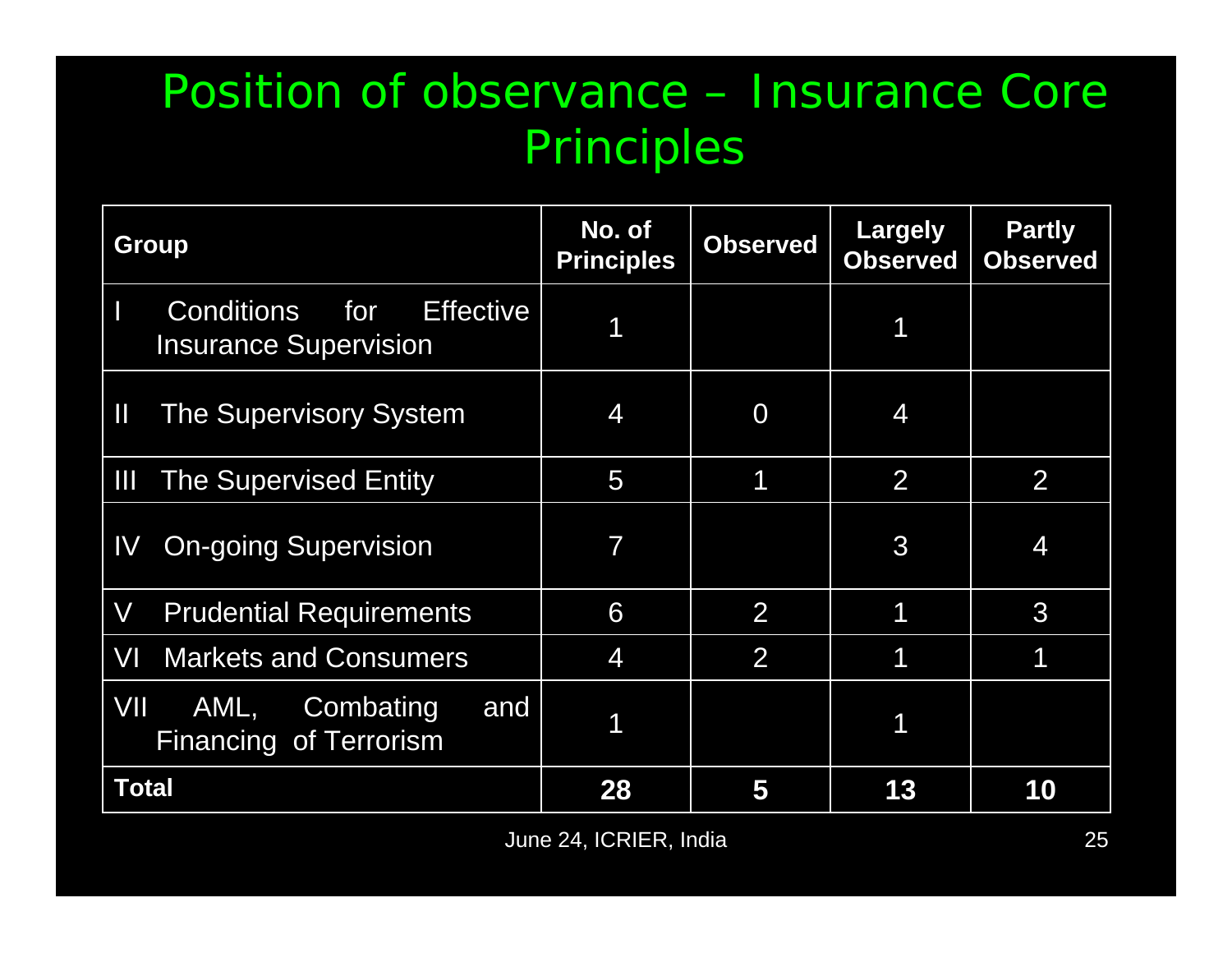#### Future Prospects

 $\Rightarrow$  One of the fastest growing and largest economy provides a range of opportunities to improve the scope of insurance business.

**► Rising demand from burgeoning middle class** which is currently around 300 million.

**→ Favorable demographic profile of the** population with low average age of the working population.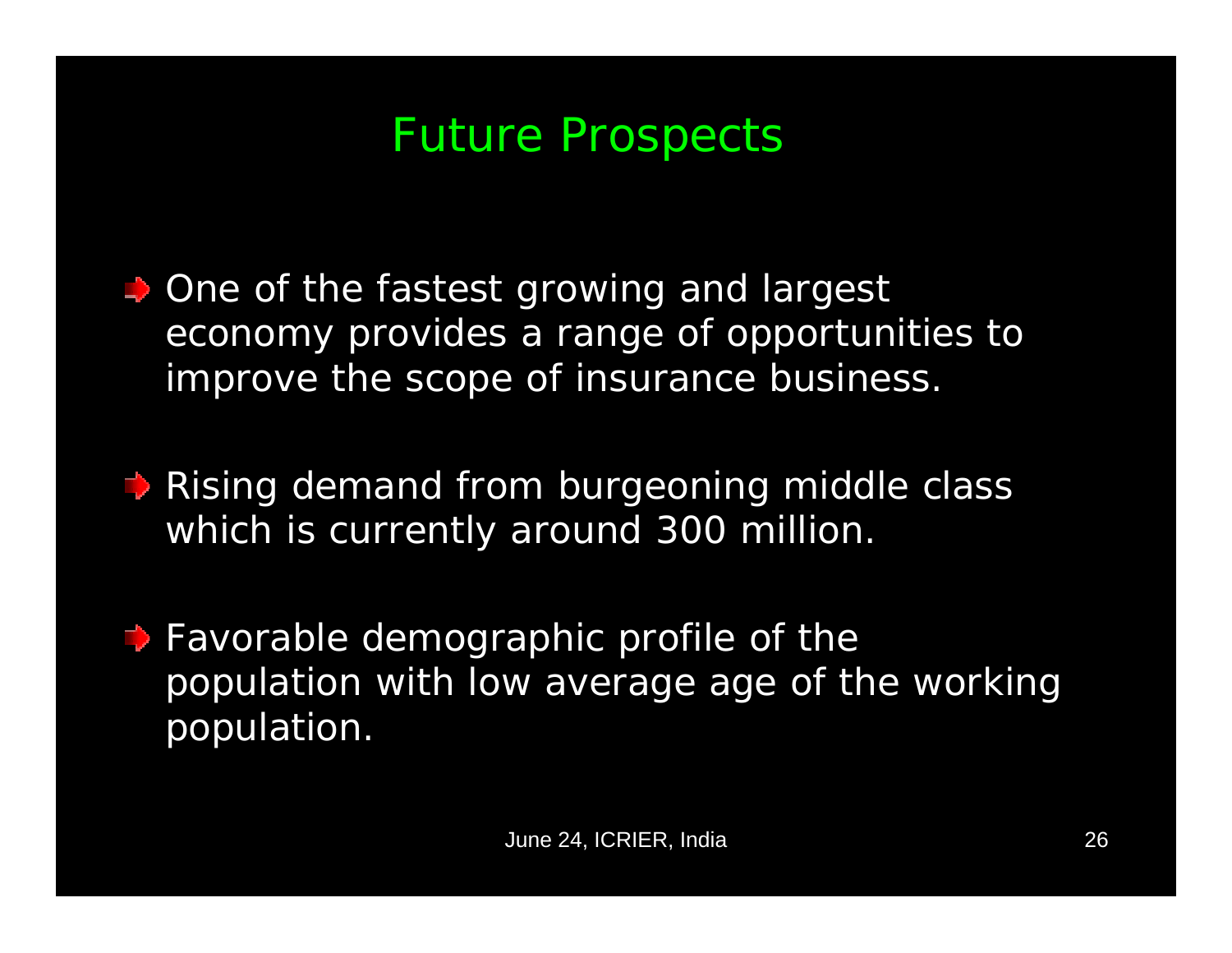## Insurance penetration – International comparison (Premium as a % of GDP)

| <b>Market</b> | 2004 | 2005 | 2006 |
|---------------|------|------|------|
| World         | 7.99 | 7.52 | 7.50 |
| <b>Asia</b>   | 7.37 | 6.83 | 6.60 |
| India         | 3.17 | 3.14 | 4.80 |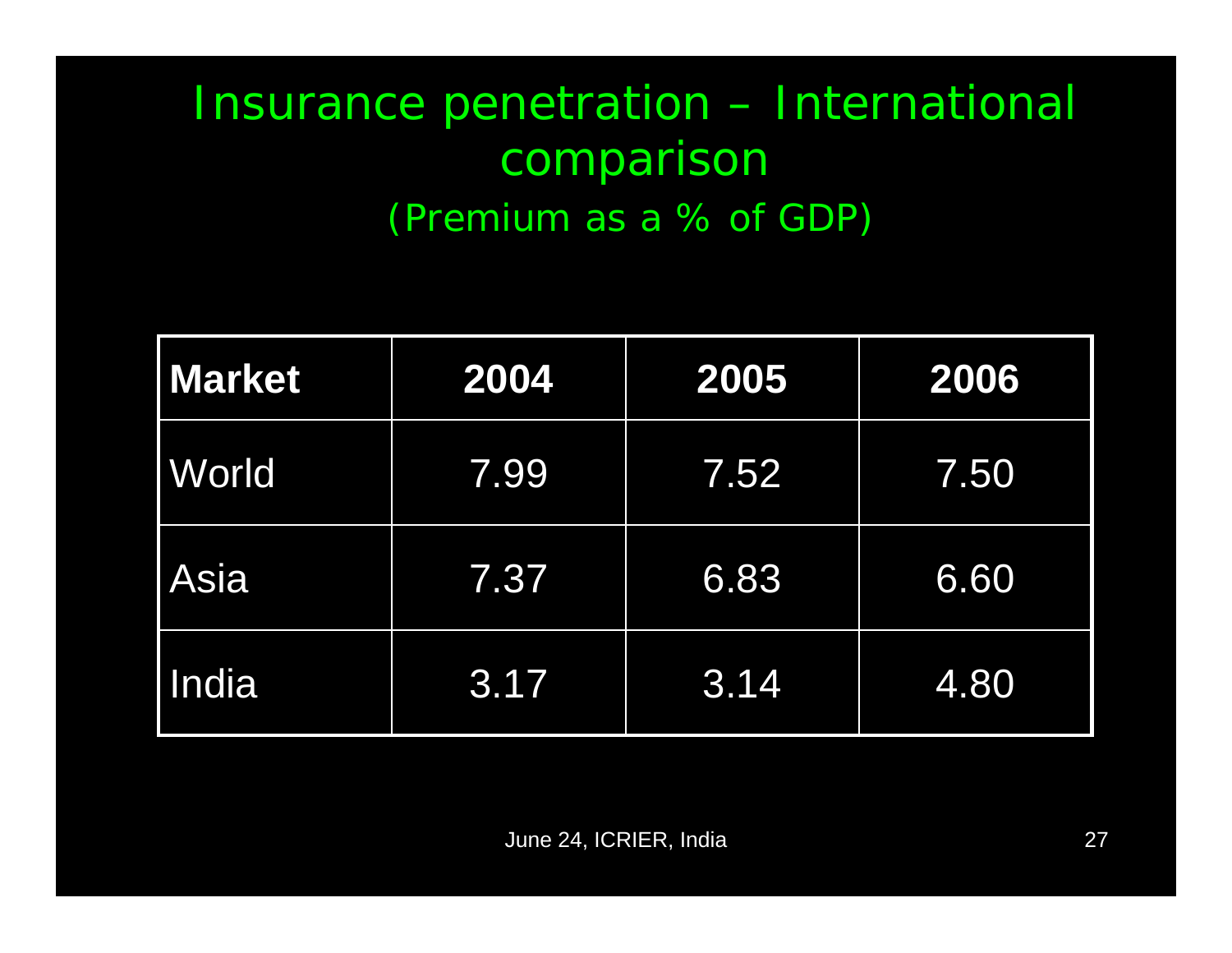#### Issues we have today

- In rural areas though low insurance penetration provides an opportunity but low literacy and income levels requires customized solutions.
- In rural areas we have high proportion of work force in unorganized sector.
- Distribution costs increase considerably in the rural areas thereby causing product costs to increase. New cost effective distribution channels need to be identified.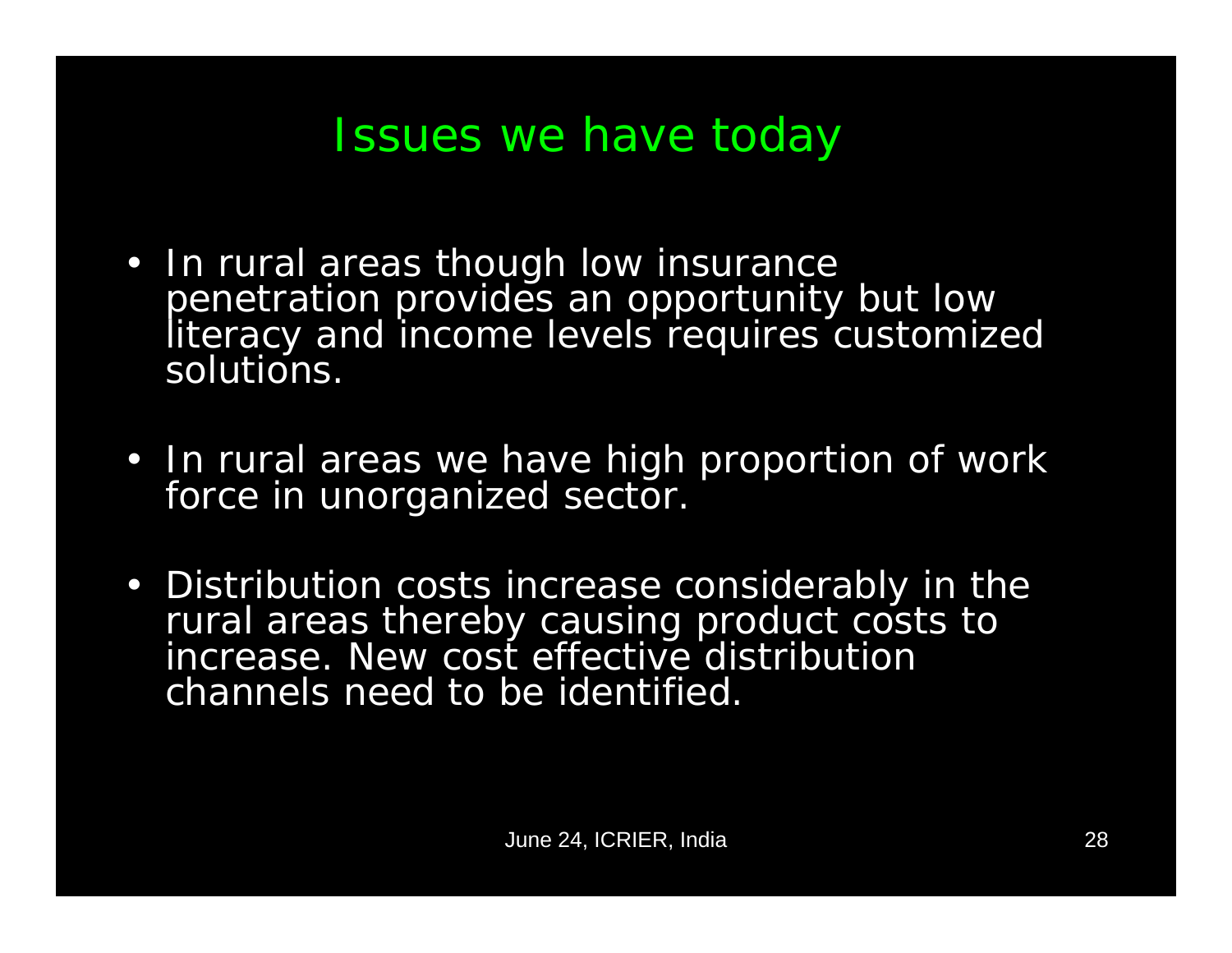#### Issues we have today - contd..

- Improving the acceptability of product range to cater the needs of middle class population viz., retail health insurance, mortgage cover, liability insurance, reverse mortgage etc.
- Service standards need to be further improved to meet the growing expectation for the same.
- There should be a trade off between the distribution costs and the product complexity by identifying cost effective way of distributing the insurance products.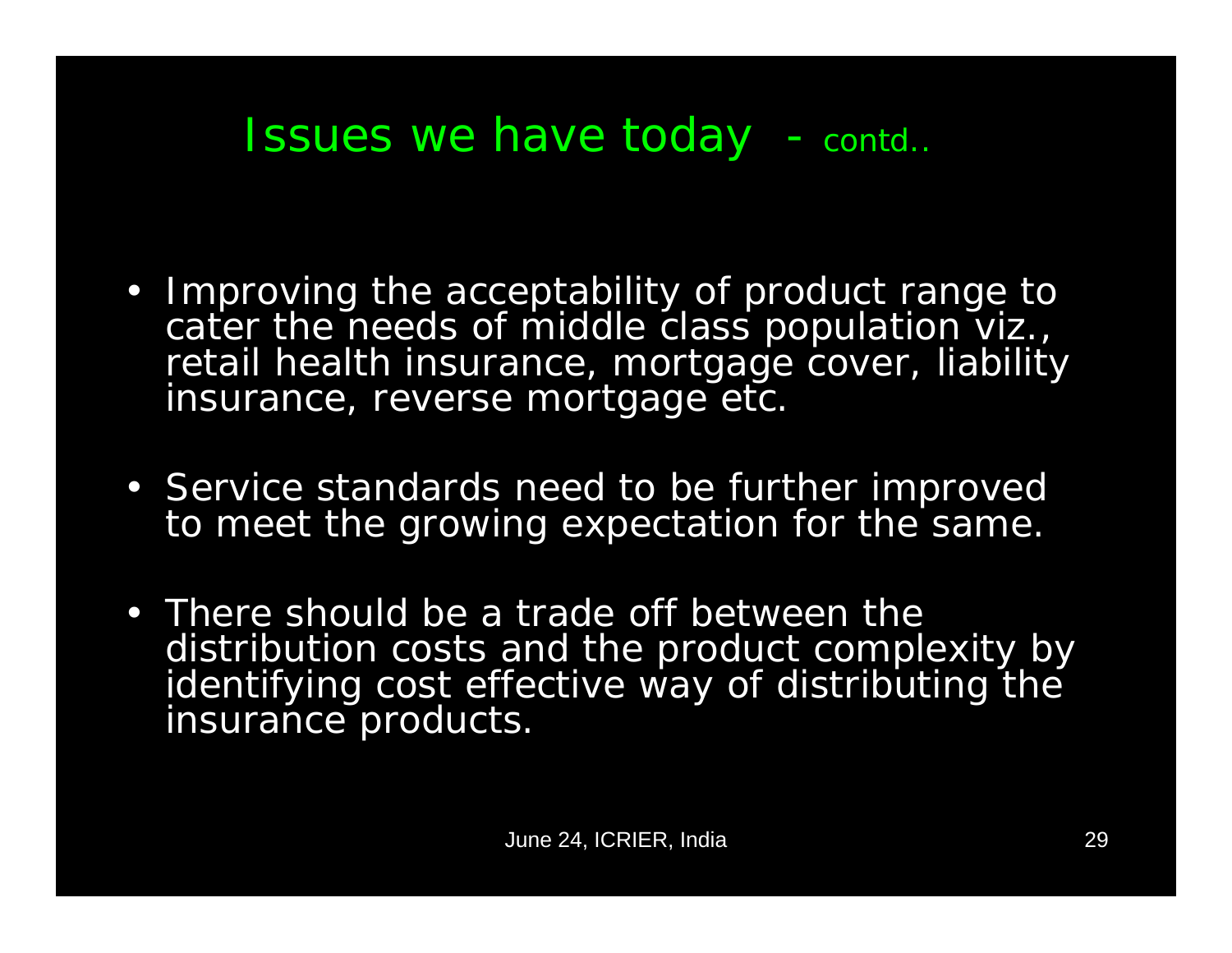#### Issues we have today - contd..

 $\blacktriangleright$  Introduction of defined contributory schemes by central and most of the state governments and corporate entities indicates large annuity market in the near future. Product range to cater the needs of this section needs special focus.

Non availability of long term care products and institutionalization of such care services requires attention with the increasing senior citizen population and changing socio-cultural attitudes of the people.

**→ Facilitating portability of health insurance** products from one insurer to the other.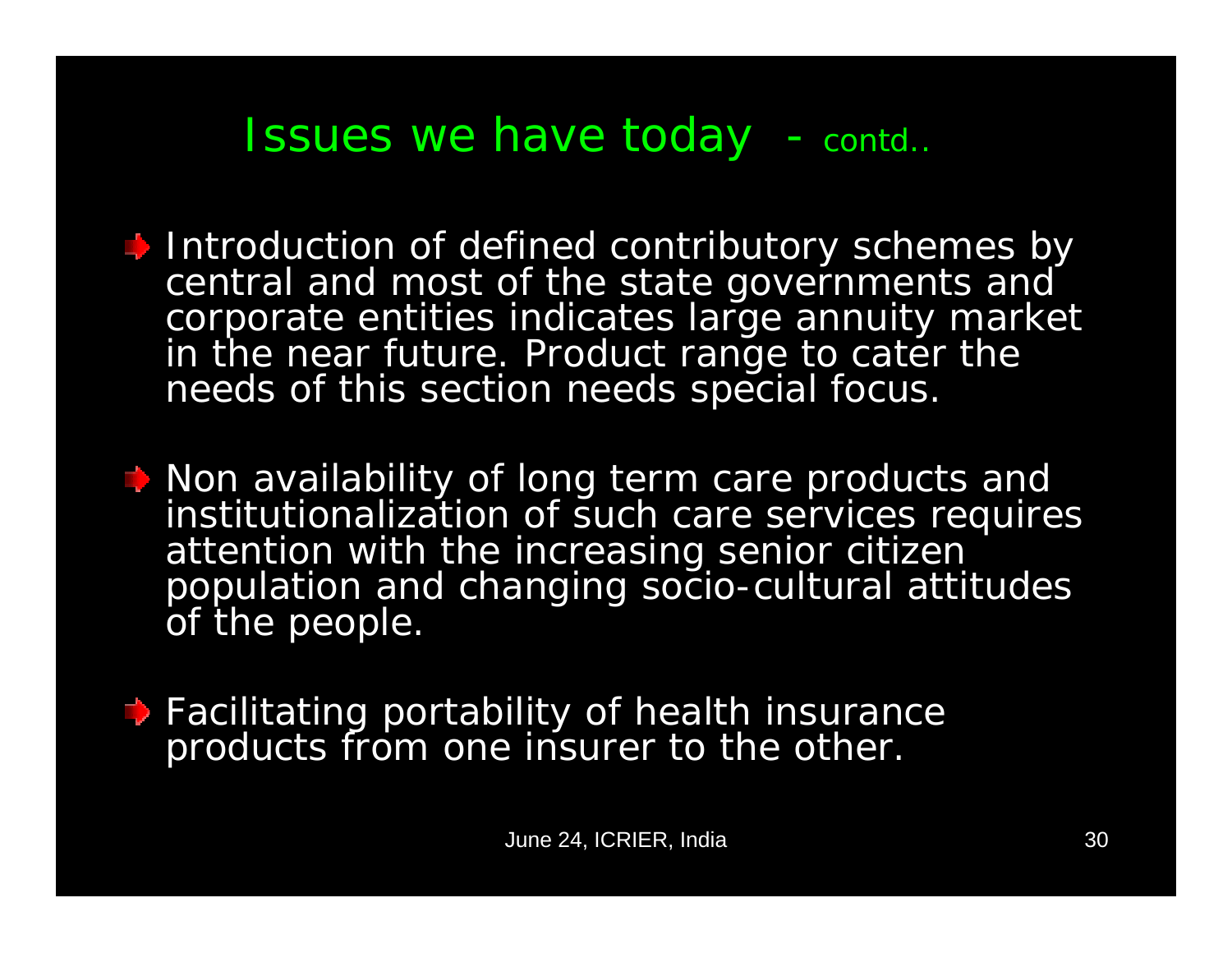#### Issues we have today - contd..

- $\Rightarrow$  Increasing overlap in the operations of various financial institutions to be closely monitored along with other financial sector regulators.
- Improving information dissemination system by various entities involved there by improving transparency and market conduct.
- **Increasing necessity of more risk focused and** market consistent approach to align the reporting standards with that of IFRS and IASB.
- **→ Facilitating third party rating of insurance** companies.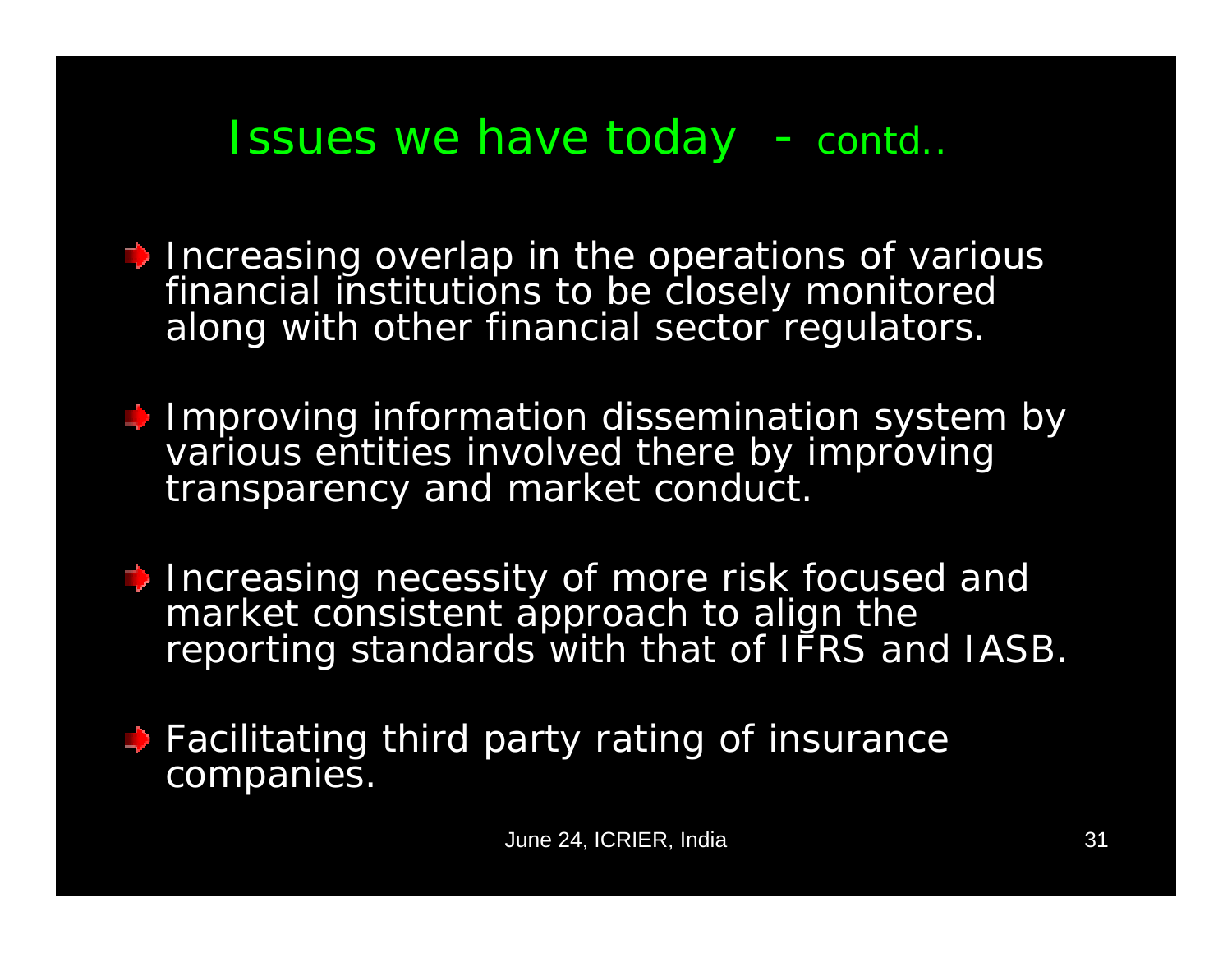#### Issues we have today - contd..

- Mismatch of assets of liabilities and assets of insurers due to non-availability of long term assets, particularly in case of annuity and other long term products.
- **♦ Asset-Liability management risk is more** pronounced due to inability to hedge the risks because of the non-availability of mature derivative market.
- Low persistency levels observed need special focus in order to improve the operational efficiency of the insurance sector.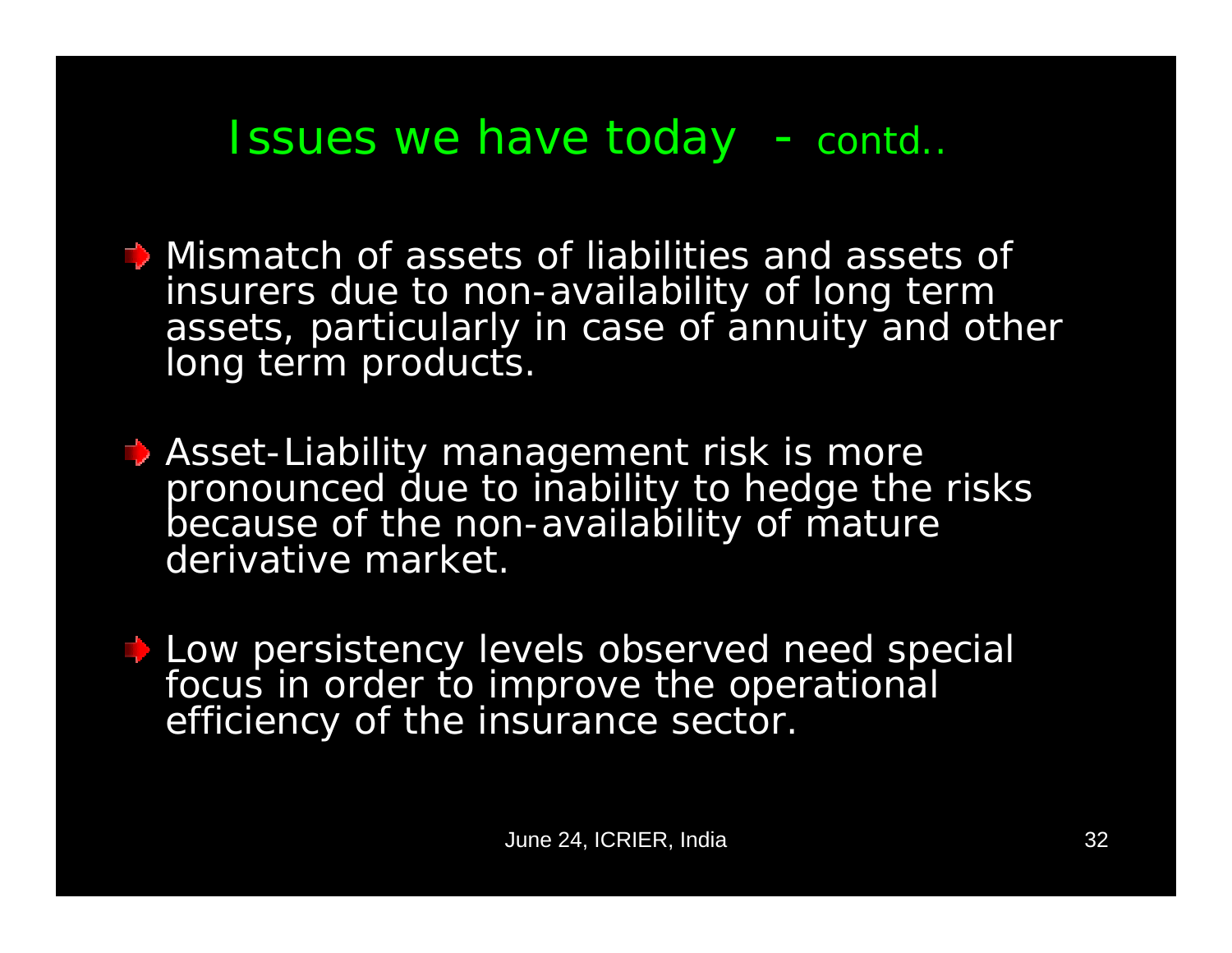#### Issues we have today - contd..

Allignment of regulation & Supervision across sectors - Relationship with other supervisors.

To be aware of technological development & associated risks.

Supervision of economically significant entities ("too-big-to-fail").

Shift towards solvency oriented approach

- Risk-based supervision
- Pre-emptive instead of reactive regulation.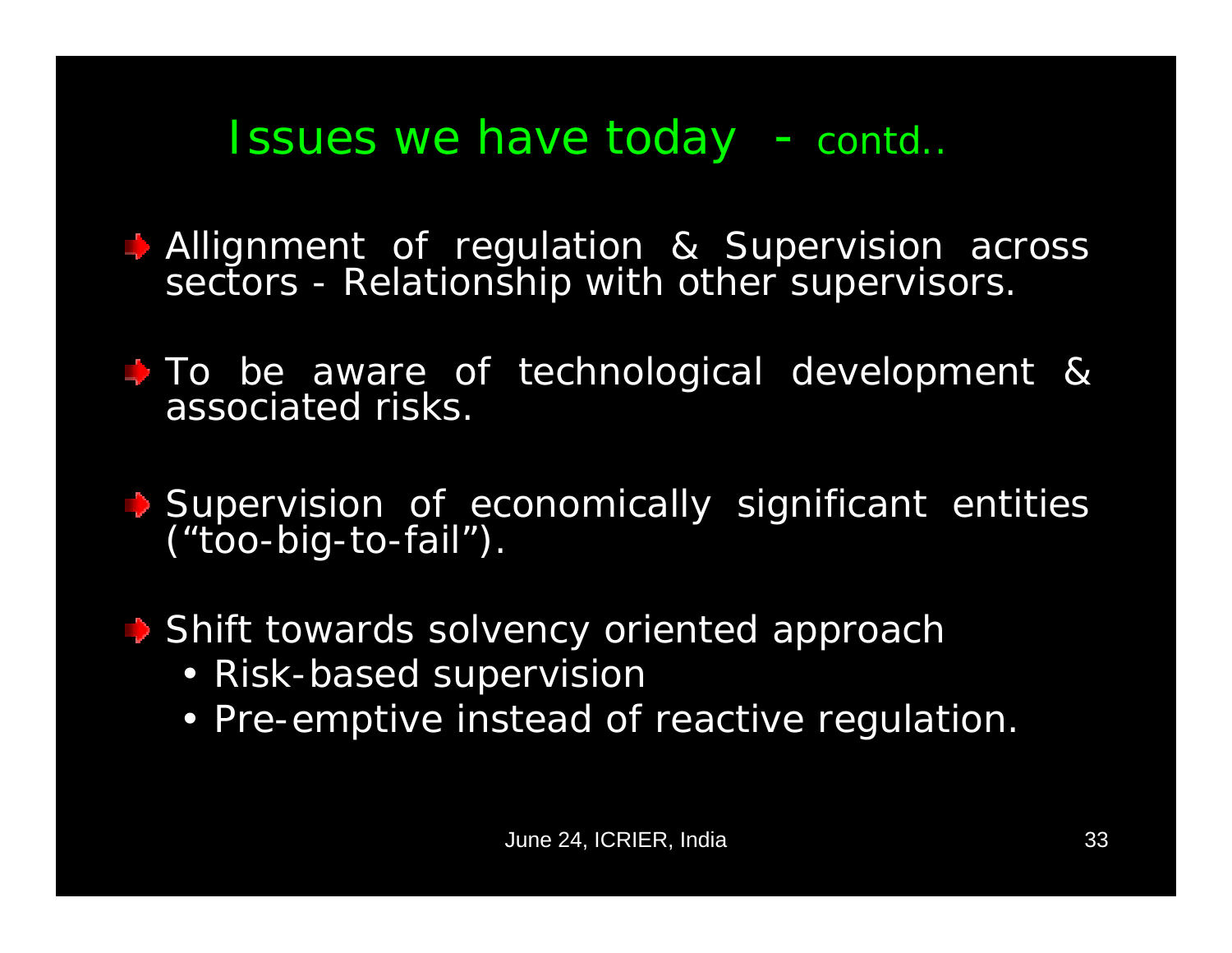## Second Generation of Reforms

- **Improve insurance awareness and reach by way** of promoting new cost effective distribution channels.
- Identifying more and more Non-Government Organizations, Self Help Groups, and Micro-Finance Institutions to be included as Microinsurance agents to cater the needs of rural people.
- **Monitor various causes leading to the grievances** of policyholders' and take all possible steps to contain them.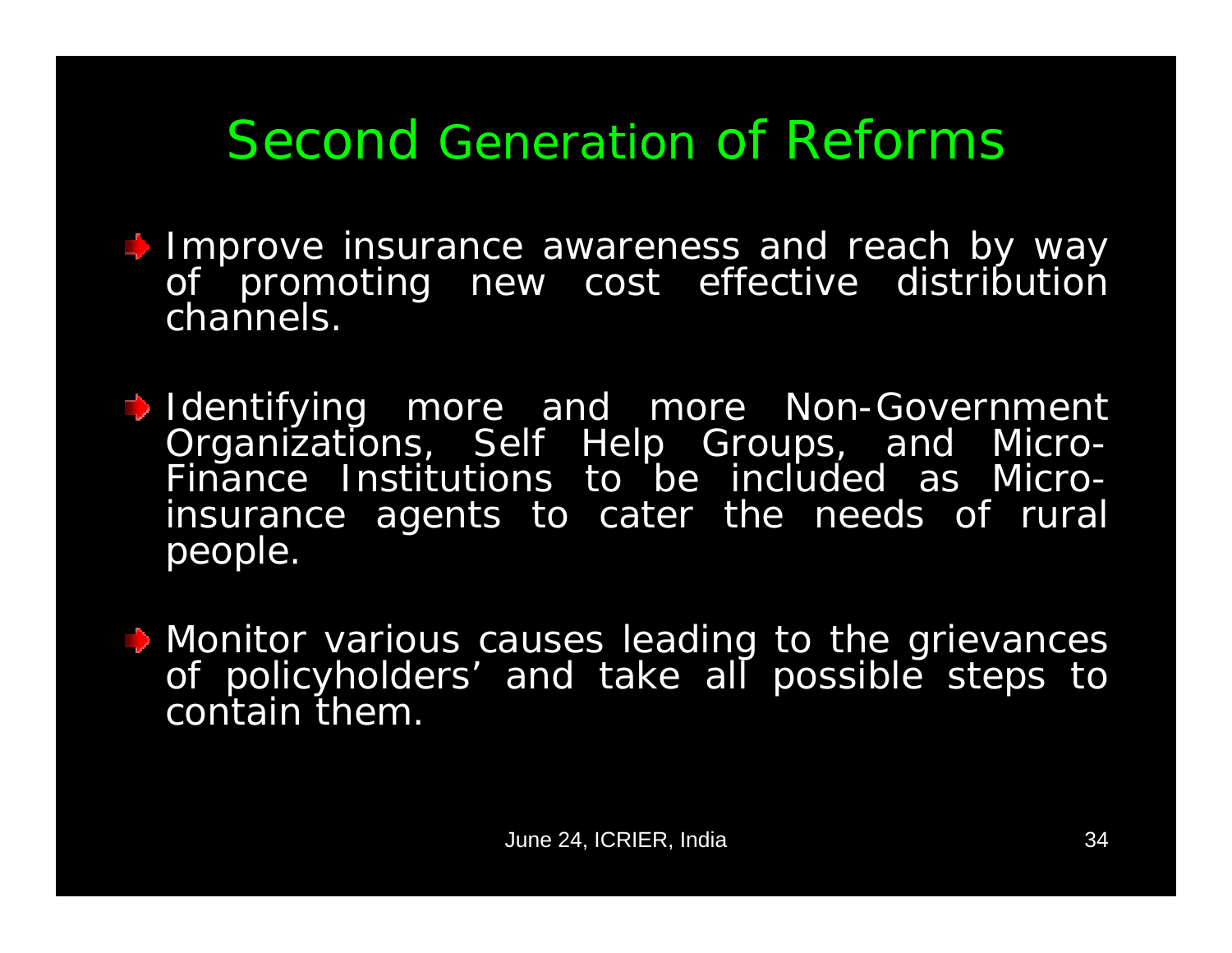- Promoting insurers to offer range of policy servicing options through innovative and cost effective tools.
- **→ Classification and separate qualifications need to** be considered for intermediaries to distribute special types of products like health insurance, annuities, long term care etc.
- **Facilitating the industry wide data repositories in** respect of various risks to enable insurers to appropriately price the respective products.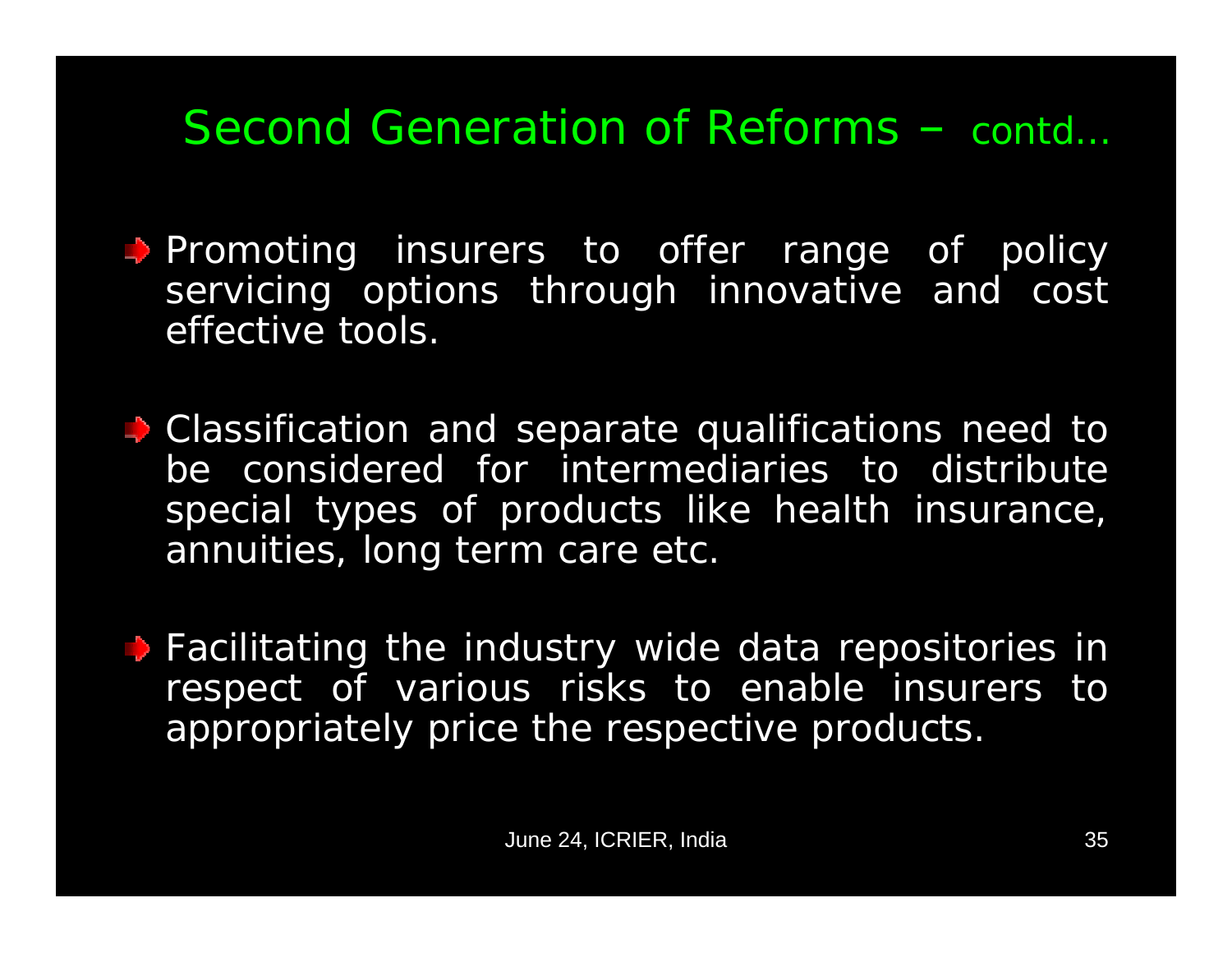- **Promoting Tele marketing and Internet based** marketing of insurance products need to be encouraged.
- **Encourage fair pricing of insurance products by** having an appropriate incentive structure.
- Risk-focused, forward-looking approach: prompt & effective response to high-priority issues.
- $\blacktriangleright$  Encouraging industry/professional bodies to formulate norms for arriving at the Embedded<br>Value (EV) of the insurance companies.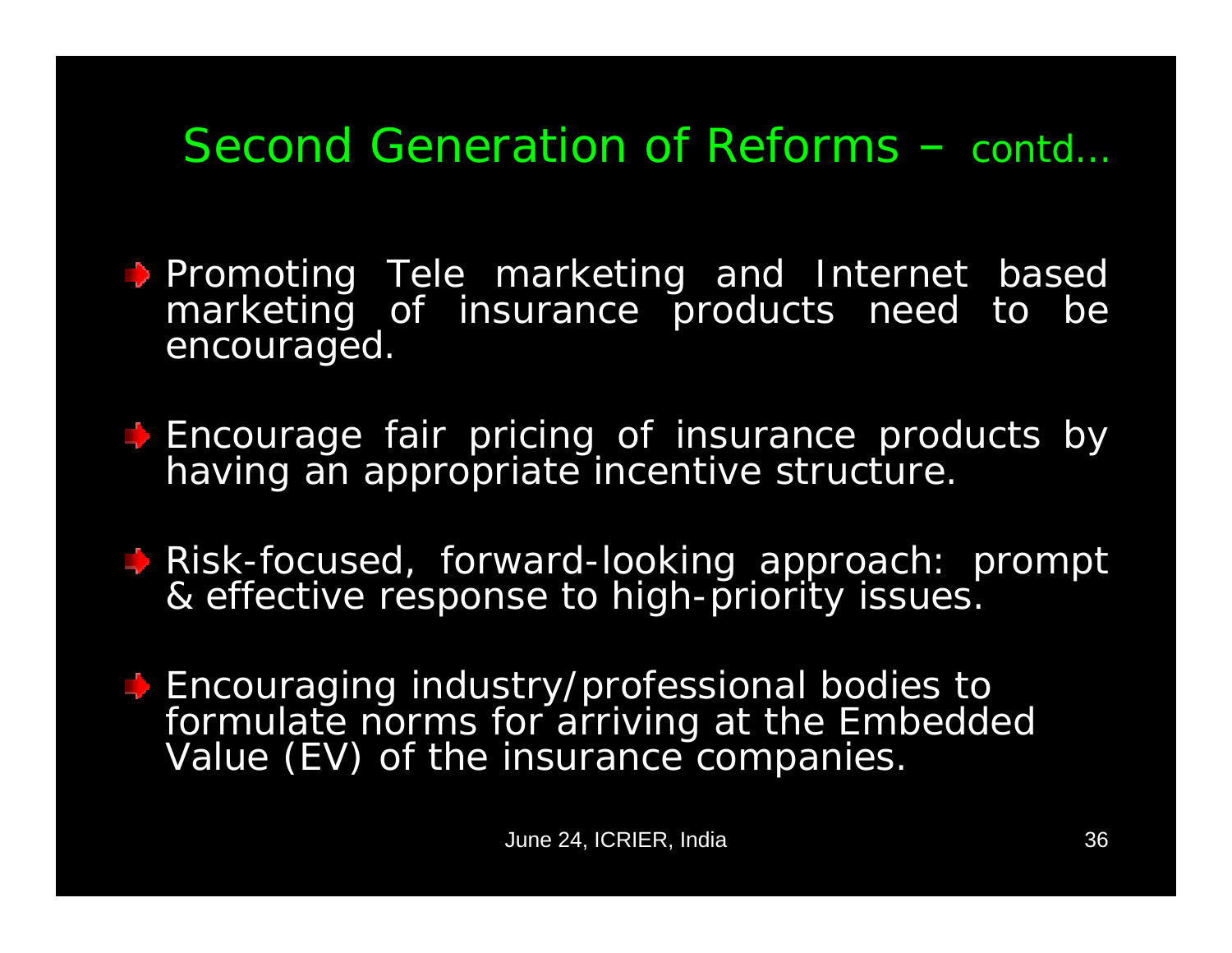Ensuring insurers adhere to Treating Customers Fairly (**TCF**) norms to ensure –

- **↑ Consumers can be confident that they are dealing** with firms where the fair treatment of customers is central to the corporate culture.
- Products and services marketed and sold in the retail market are designed to meet the needs of identified consumer groups and are targeted accordingly.
- $\Rightarrow$  Consumers are provided with clear information and are kept appropriately informed before, during and after the point of sale.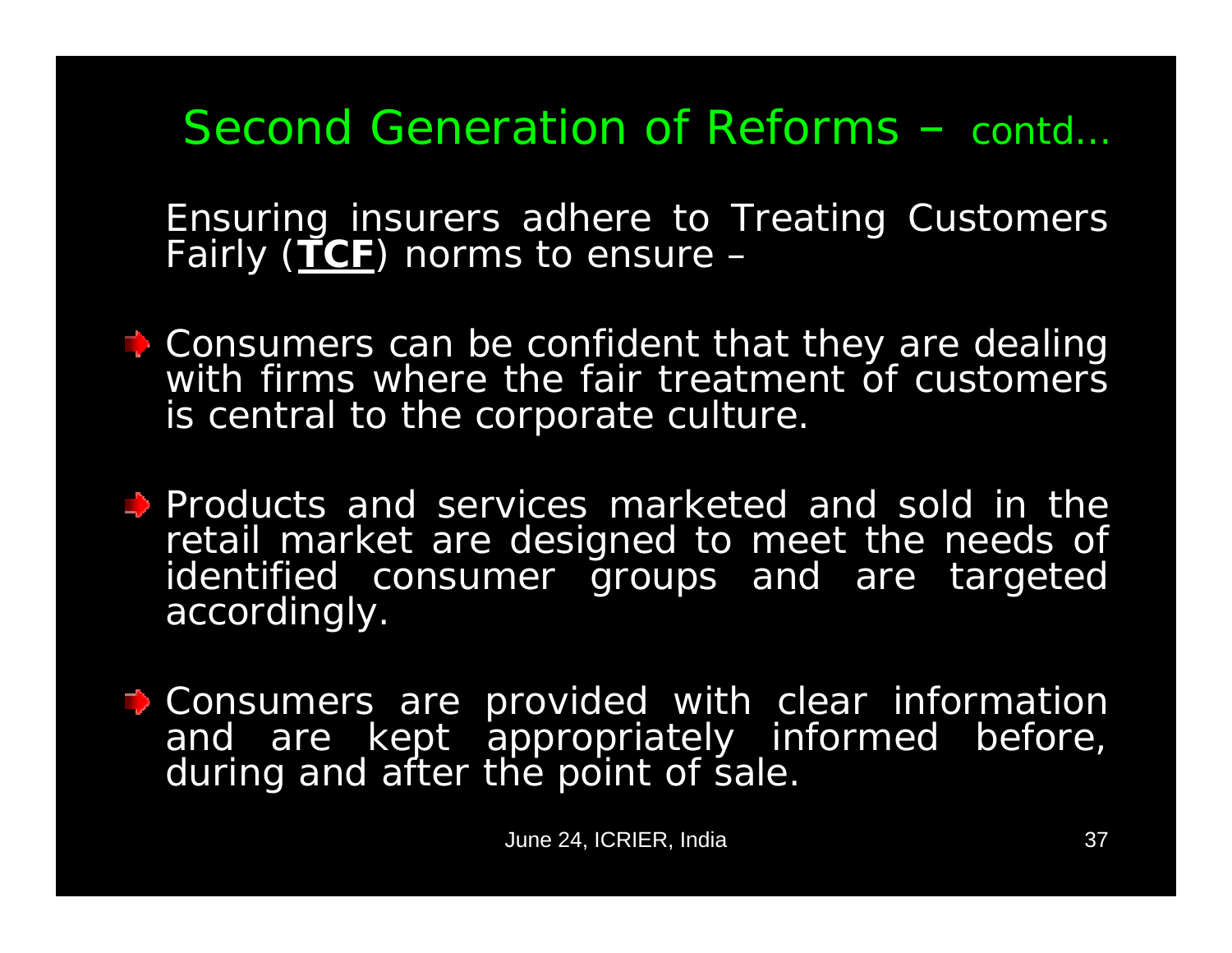**TCF** would also ensure –

- Where consumers receive advice, the advice is suitable and takes account of their circumstances.
- Consumers are provided with products that perform as firms have led them to expect, and the associated service is of an acceptable standard and as they have been led to expect.
- Consumers do not face unreasonable post-sale barriers imposed by firms to change product, switch provider, submit a claim or make a complaint.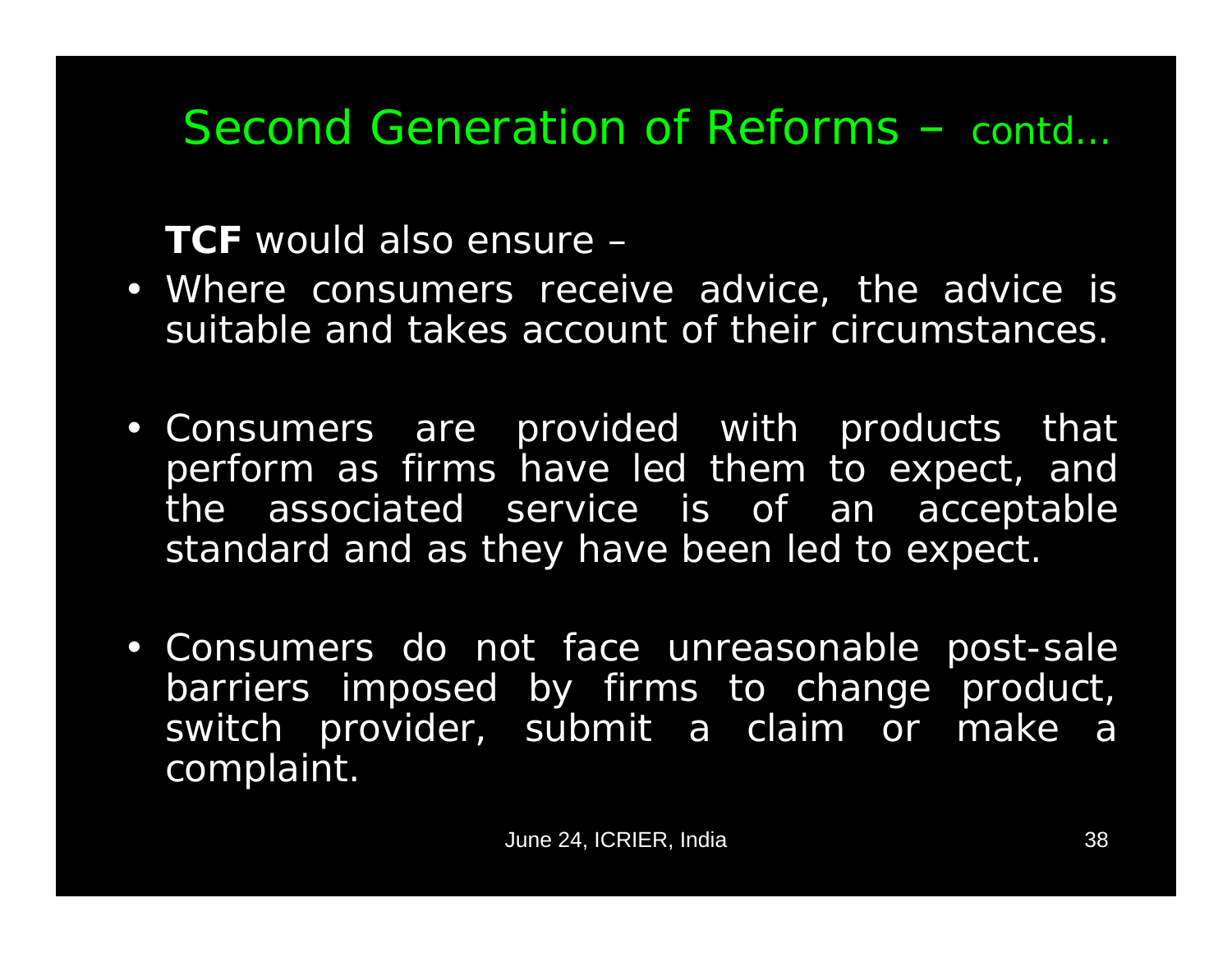- **Encourage research in the area of developments** in mortality and morbidity of Indian population, due to medical advancements, to facilitate more appropriate pricing of insurance products.
- $\rightarrow$  Facilitate the development of machinery to handle the payment of annuities as with the introduction of Defined Contribution pension schemes by many governments would cause the transactions in this area to increase both in number and amounts involved.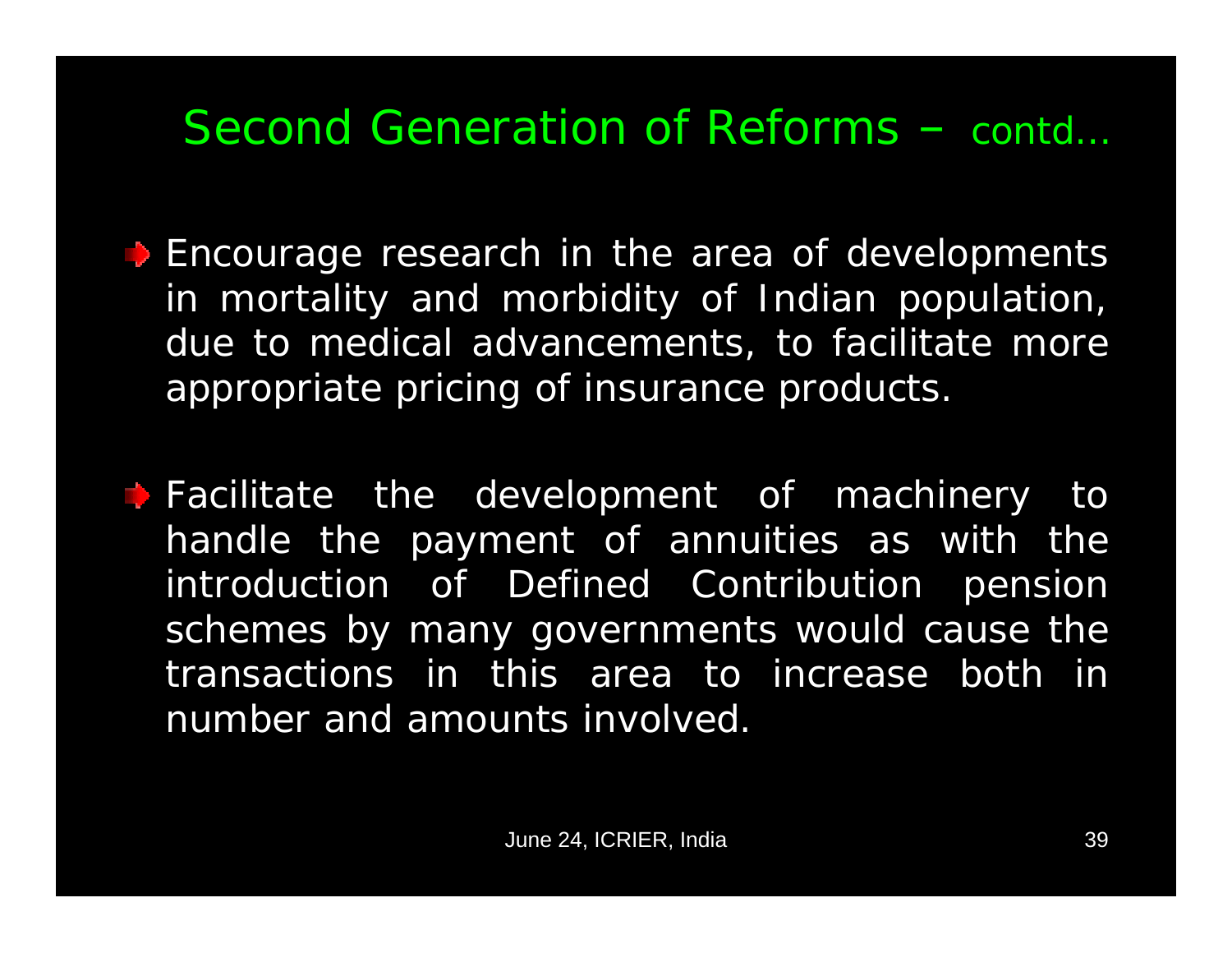**Encourage insurance industry to offer basic or** simplified products also, particularly health insurance products, which would allow portability between various insurance companies.

**Encourage industry entities like life insurance** council and general insurance council to take active part in improving market conduct and service standards and placing greater emphasis on incentives for the insurers efforts in this direction.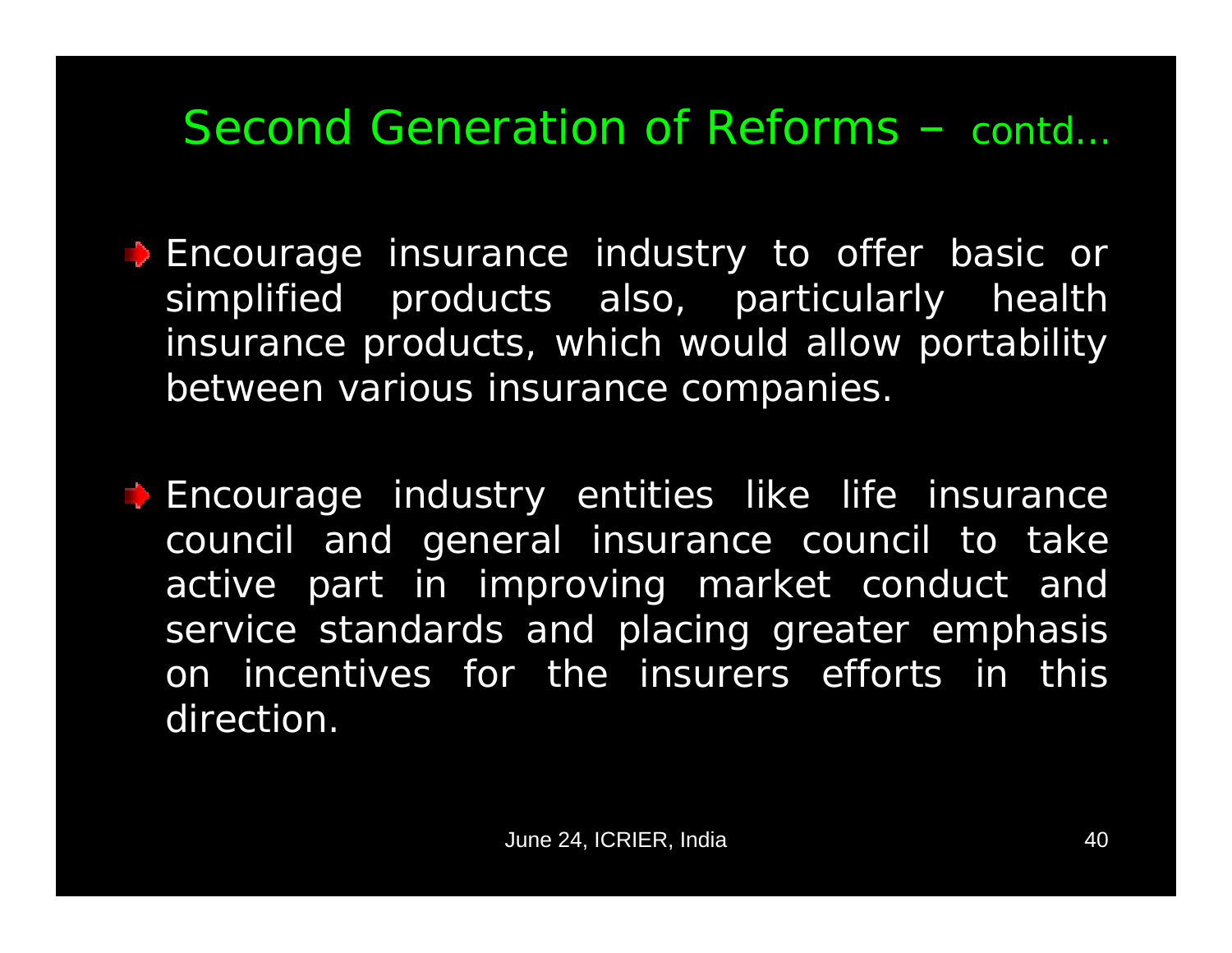$\rightarrow$  Optimal combination of rules-based and principles – based approaches of regulating the industry.

Promoting Corporate governance in the industry which recognizes and protects rights of all interested parties.

Developing separate set of regulations for reinsurance companies and to encourage health and reinsurance market in India.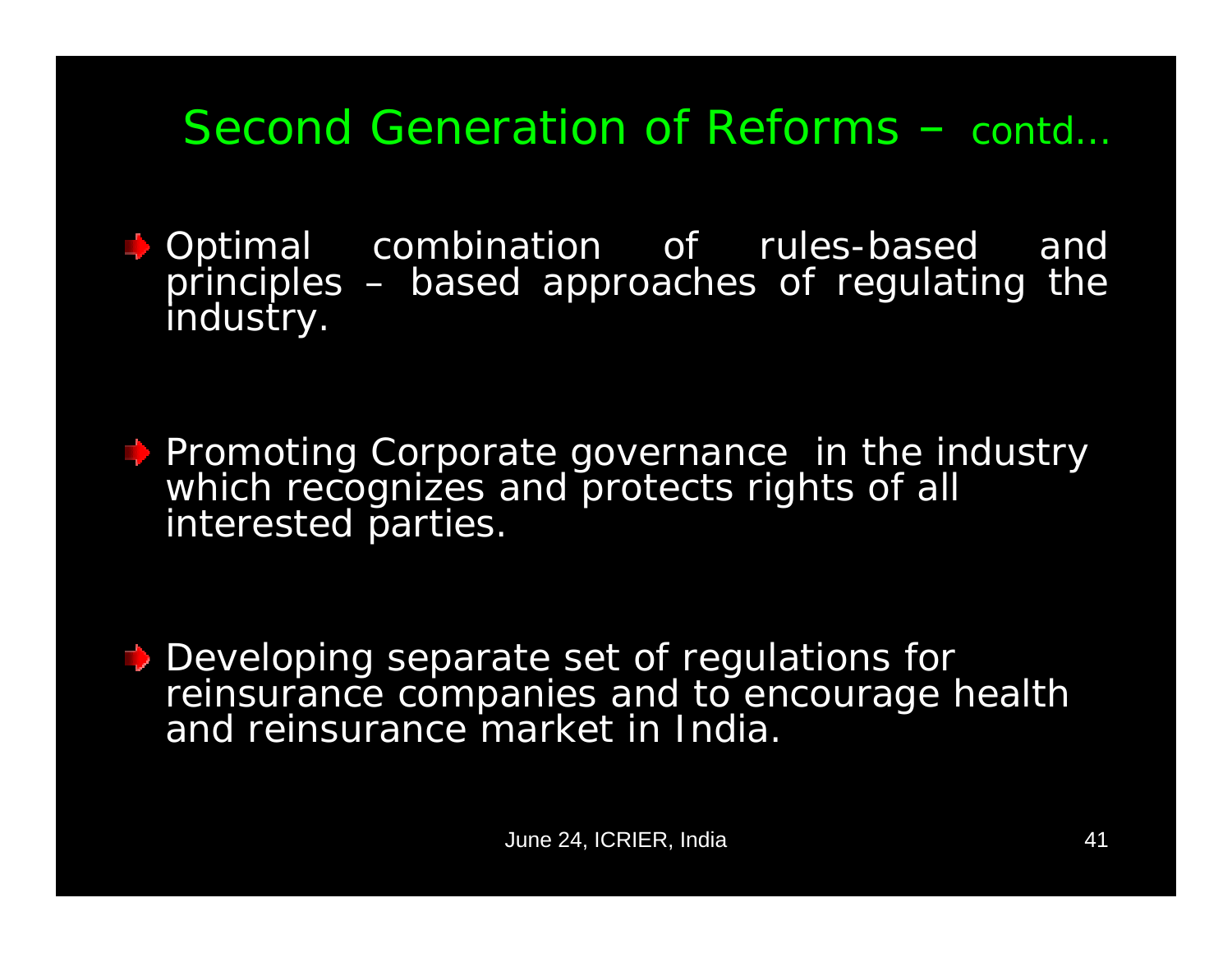**• Facilitate securitization of insurance products** enabling the availability of additional capital to insurance companies.

**Priority of financial reforms over financial** liberalization.

 $\Rightarrow$  Ensuring sufficient flexibility in the regulatory framework to sequence market opening.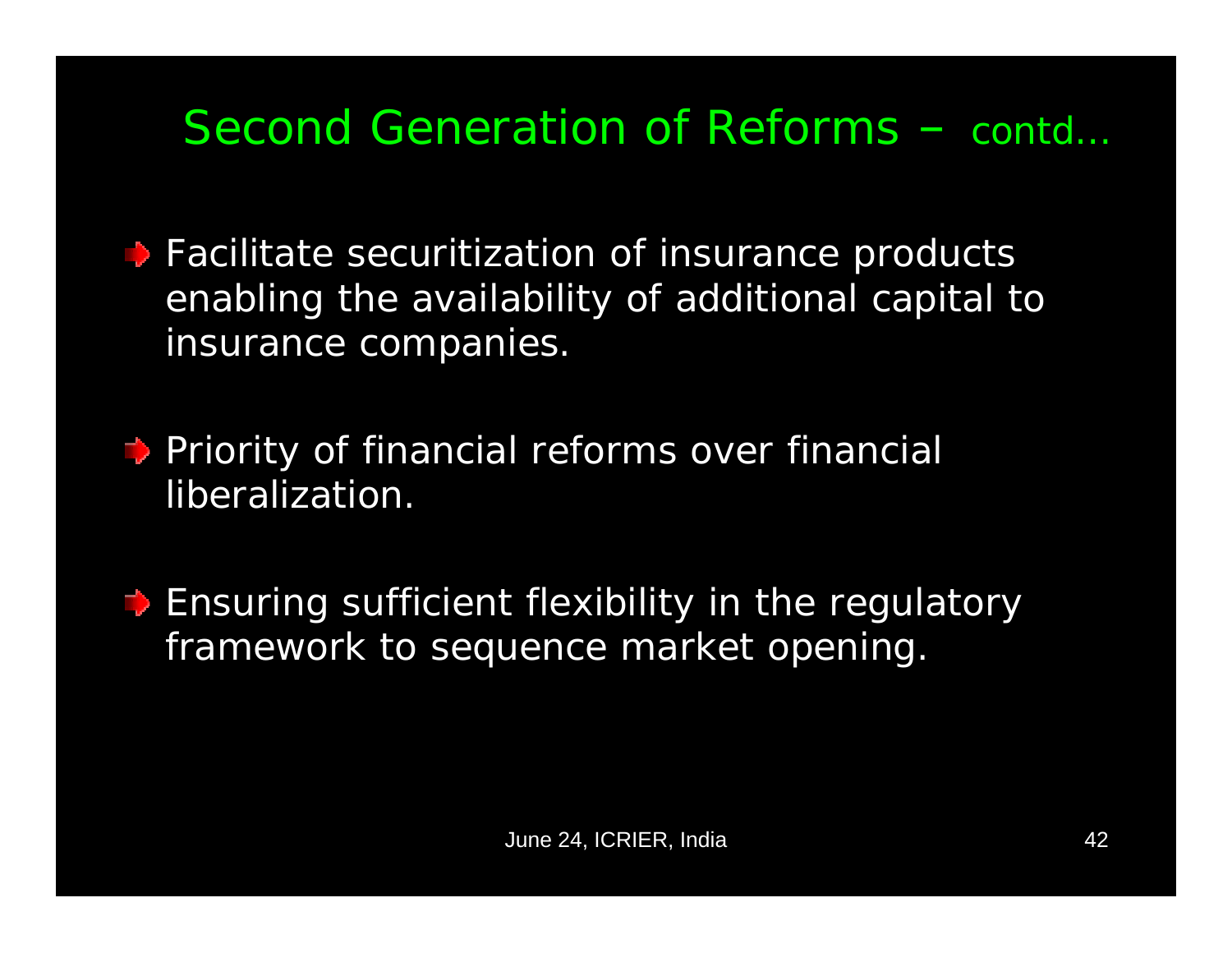To put in place Prompt Corrective Action Framework:

- $\bullet$  An effective tool to maintain stability in the financial sector and an essential part of effective supervision and enforcement system.
- $\bullet$  Relates to consequences of poor underwriting, premium inadequacy, inefficient administration, improper risk management and weak corporate governance system.
- $\bullet$ Developed in banking system – yet to be applied in insurance.
- Establishment of standards such as based on certain critical ratios, for example, solvency ratio to assess the situation against which corrective action should be taken.
- $\bullet$  Action may be divided into structural and discretionary and may include penalties, submission of business improvement plan, written directions, agreements, cease and desist order etc.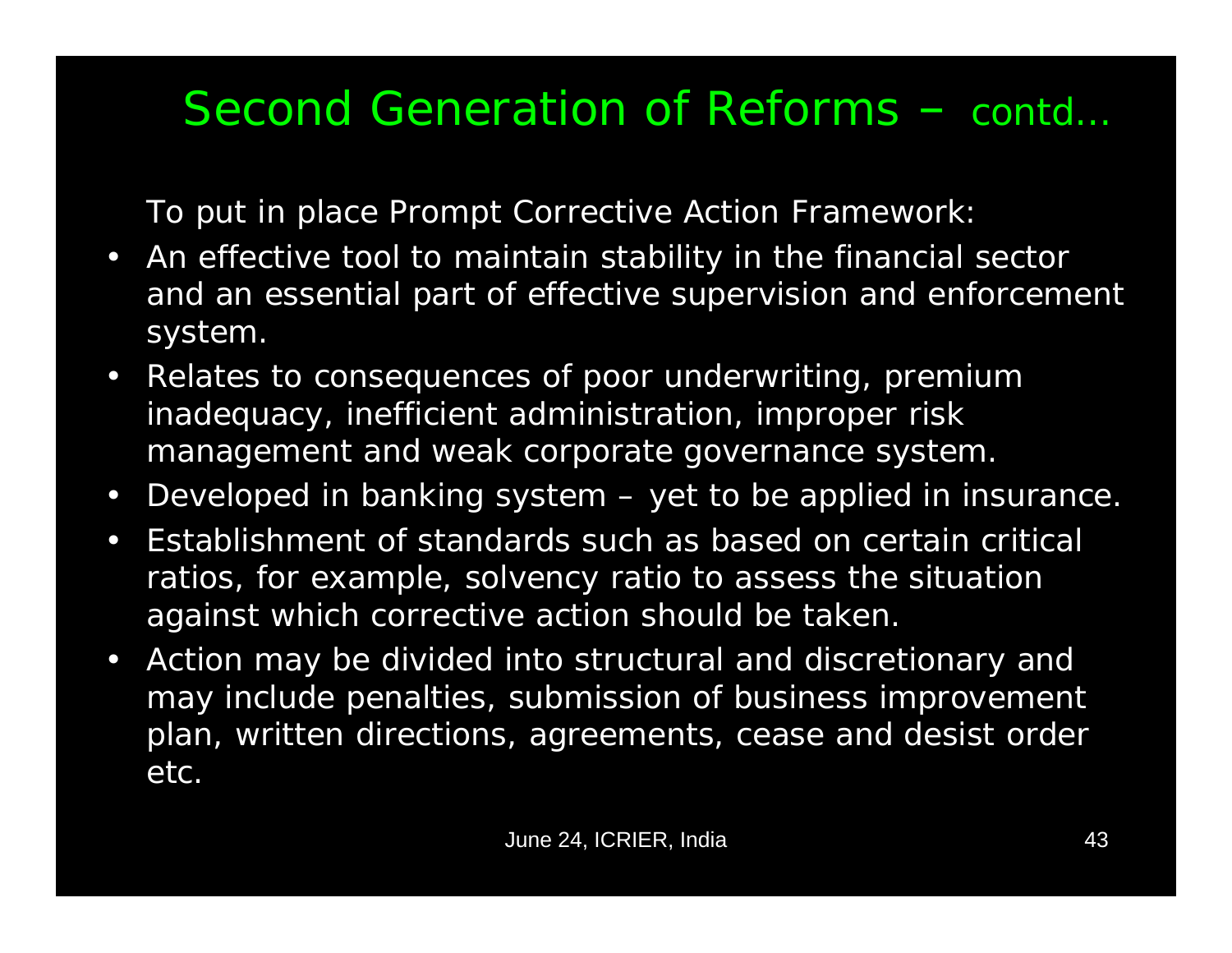## Challenges for Insurance Supervision

- Rapid consolidation (Mergers & Acquisition).
- Formation of more strategic alliances.  $\Rightarrow$ 
	- Emergence of changing business models & new service providers.
	- Development of new & innovative products & alternative distribution channels.

#### These have implications on

- Solvency requirements.
- Stronger incentives for insurers to restrain competition.
- Potentially higher incidences of unhealthy market practices.